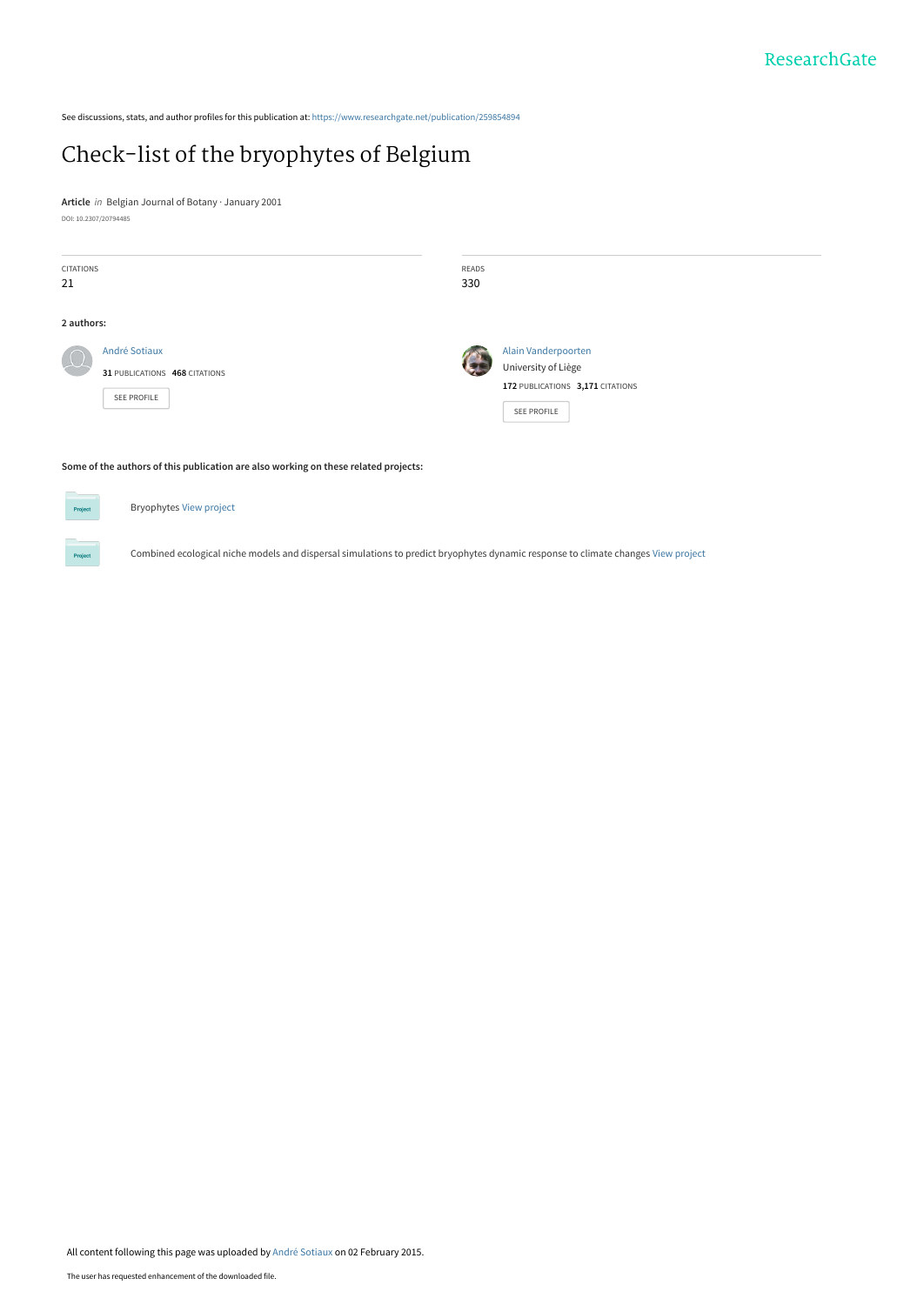# BRYOPHYTE CHECKLIST AND EUROPEAN RED LIST OF THE BRUSSELS-CAPITAL REGION, FLANDERS AND WALLONIA (BELGIUM)

André SOTIAUX<sup>1,2,\*</sup>, Herman STIEPERAERE<sup>1</sup> and Alain VANDERPOORTEN<sup>2</sup> <sup>1</sup> National Botanic Garden of Belgium, Domein van Bouchout, B - 1860 Meise, Belgium 2 Université de Liège, Institut de Botanique, B22 Sart Tilman, B - 4000 Liège, Belgium

(\* Author for correspondence)

*Received 10 August 2006; accepted 26 October 2006.*

ABSTRACT. — An amended checklist of the bryophytes of Belgium is presented. Although some taxonomic positions adopted in the most recent European checklist of mosses are discussed, the latter is used as a reference in an attempt to homogenize taxonomic concepts at a wide scale and enable comparisons across countries. Since the previous 2001 checklist of Belgian bryophytes, a total of 17 and 14 species must be added to the Belgian bryoflora owing to taxonomic changes and floristic discoveries, respectively. The report of *Grimmia caespiticia*, at an altitude of 500-600 m, is particularly noteworthy because this alpine species usually occurs above 2 000 m. Five additional taxa, *Scapania cuspiduligera*, *Dialytrichia fragilifolia*, *Ephemerum cohaerens*, *Orthotrichum shawii* and *Tortella inclinata* var. *densa*, are reported here as new to Belgium. Six species were previously erroneously reported from Belgium and are excluded. As a consequence, the bryophyte flora of Belgium consists of 748 species, including 5 hornworts, 173 liverworts, and 570 mosses whose occurrence in the three regions of Belgium, namely Flanders (5 hornworts, 122 liverworts, 399 mosses), Wallonia (3 hornworts, 169 liverworts, 546 mosses), and Brussels-Capital Region (46 liverworts, 196 mosses), is documented. Thirty-six species (6 liverworts and 30 mosses) have not been recorded since 1980 and are most probably extinct. The new checklist is used to update the list of European red list species that are present in Belgium, which now includes 49 species.

KEY WORDS. — Belgium, Bryophytes, checklist, red list species.

## INTRODUCTION

The most recent publication of the European checklist of mosses (HILL *et al.* 2006), which incorporates substantial taxonomic changes largely based upon recent outcomes of the molecular systematics, will undoubtedly influence the taxonomic positions so far adopted in the different countries. As Hill's *et al.* work resulted from the joint effort of a panel of taxonomic experts, reaching a consensus at a large scale remains an extremely challenging task. A good example is offered by the conflictual

treatments of difficult families such as the Pottiaceae (contrast, e.g., ZANDER 1993, GUERRA & CANO 2000, and WERNER *et al.* 2005a,b). Another issue is that the status of some of the species retained in the European checklist has long been controversial because of the strong overlap in morphological features and the existence of a range of puzzling intermediates. Examples of such cases are numerous (e.g., *Aloina aloides* and *A. ambigua*; *Plagiothecium succulentum* and *P. nemorale*; *P. curvifolium* and *P. laetum*; *Didymodon vinealis* and *D. insulanus*; *Hygroamblystegium tenax* and *H.*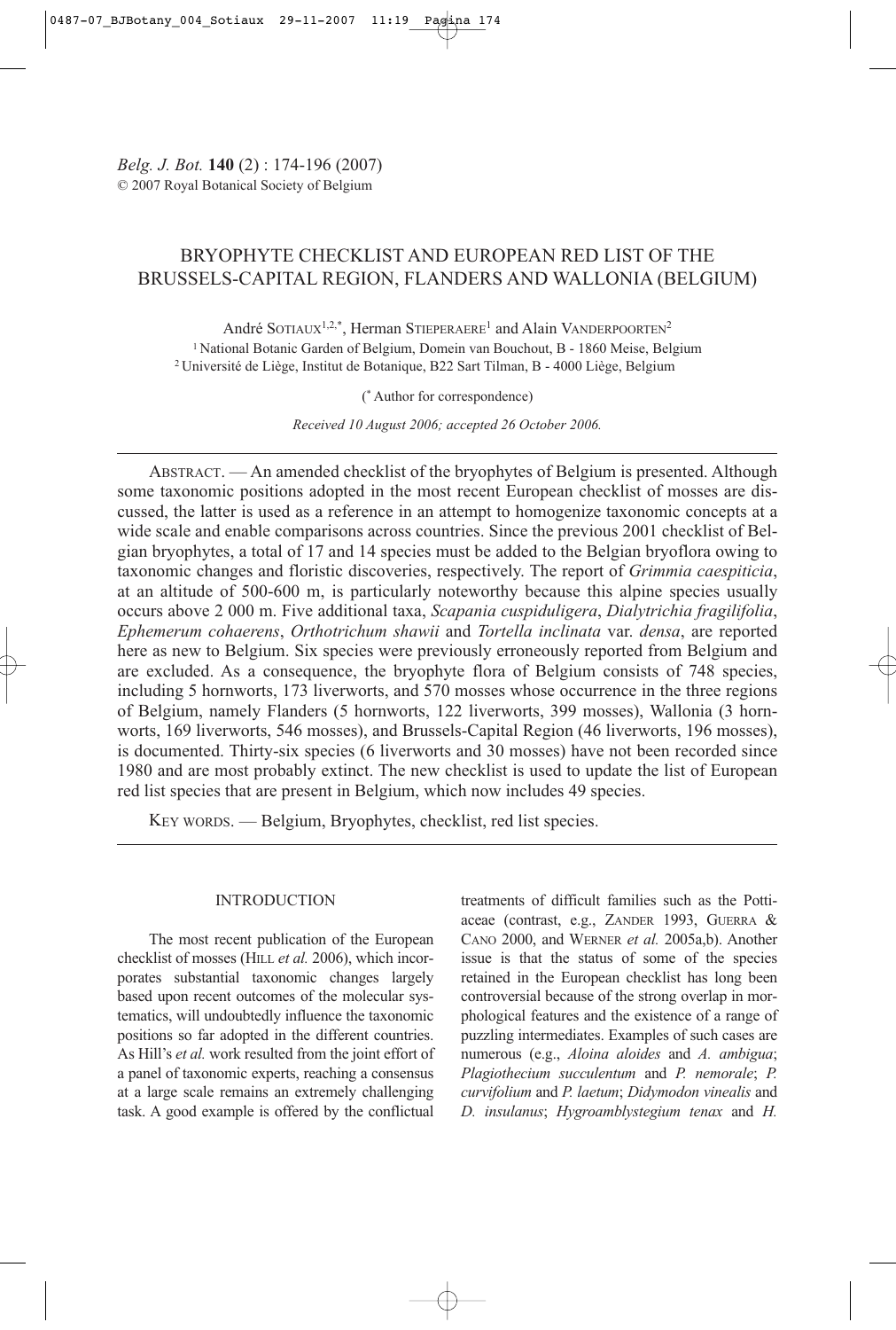*varium*; *Tortella bambergeri* and *T. tortuosa*; *Orthotrichum schimperi* and *O. pumilum*). While the genetic bases for justifying species recognition is lacking in most cases, it is clear that some of these species form complexes of polyphyletic origin (SHAW & ALLEN 2000, VANDERPOORTEN *et al*. 2004) and convergent morphology (VANDERPOORTEN & JACQUEMART 2004). In such cases, the conflicting interpretations of taxonomists will still lead to substantial differences in diversity assessments and hence, difficulties of comparisons across- (and even within-) countries. Thus, although Hill's *et al*. reference list should arguably serve as a reference basis to homogenize taxonomic concepts between countries, departures from the proposed list will still persist in the checklist adopted within each country. In The Netherlands for example (SIEBEL *et al.* 2005), most of the above species have been synonymized.

In this paper, we discuss the application of the new European checklist to the Belgian bryoflora. While preparing this revision, it also appeared that, to be useful to a broad panel of users including local florists, taxonomists seeking comparative data at a national or regional scale, and conservation agencies, the checklist should not only provide a taxonomic and nomenclatural reference basis for the Belgian bryoflora, but also include information about species occurrence at the regional level and threats. Our motivation for presenting an updated checklist since our previous contribution (SOTIAUX & VANDERPOORTEN 2001) was further stimulated by a number of additional species reports and the important consequences for the European red list species present in Belgium (ECCB 1995).

#### METHODS

For liverworts and hornworts, nomenclature follows GROLLE & LONG (2000) with some modifications due to subsequent taxonomic and nomenclatural works, including GROLLE & SO (2003) for *Metzgeria* and SZWEYKOWSKI *et al.* (2005) for *Conocephalum*. Following DE ROO *et al*. (2007), ENGEL & BRAGGINS (2005) are not followed in accommodating *Mylia anomala* within its own genus *Leiomylia.* GROLLE & LONG (2000), who treat *Lophocolea* and *Chiloscyphus* as separate genera, are also followed. There is, however, growing evidence from molecular studies (e.g., HENTSCHEL *et al.* 2006) that ENGEL & SCHUSTER (1984) were right in merging *Lophocolea* with *Chiloscyphus*.

For mosses, the European checklist of HILL *et al.* (2006) served as a reference. Therefore, HILL *et al.* (2006) are followed in merging a series of species (e.g., *Bryum barnesii* and *B. dichotomum*), even though they display, at least in Belgium, a clear morphological discontinuity and might deserve a distinct taxonomic status. For the same reasons, HILL *et al.* (2006) are followed in recognizing a series of morphologically extremely similar and intergrading species (see above), although we believe that such species, because of the difficulty in their identification, add 'noise' to floristic inventories and hence, that a more conservative strategy would be to reduce these species to synonymy. In the case of *Leucobryum*, however, HILL *et al*. (2006) are not followed in recognizing three species in the European flora for reasons detailed in the text. Nomenclatural changes since the 2001 checklist are summarized in Table 1.

**Table 1.** List of nomenclatural changes, with corresponding synonymies, since the previous check-list of the bryophytes of Belgium by SOTIAUX & VANDERPOORTEN (2001).

| Nomenclature of SOTIAUX & VANDERPOORTEN (2001)                                                                                                                  | Current name                                                                                                                                                         |
|-----------------------------------------------------------------------------------------------------------------------------------------------------------------|----------------------------------------------------------------------------------------------------------------------------------------------------------------------|
| Liverworts<br>Leiocolea bantriensis<br>Metzgeria fruticulosa                                                                                                    | Leiocolea collaris<br>Metzgeria violacea                                                                                                                             |
| <b>Mosses</b><br>Amblystegium fluviatile<br>Amblystegium humile<br>Amblystegium tenax<br>Amblystegium varium<br>Aphanorhegma patens<br>Brachythecium oedipodium | Hygroamblystegium fluviatile<br>Hygroamblystegium humile<br>Hygroamblystegium tenax<br>Hygroamblystegium varium<br>Physcomitrella patens<br>Sciuro-hypnum oedipodium |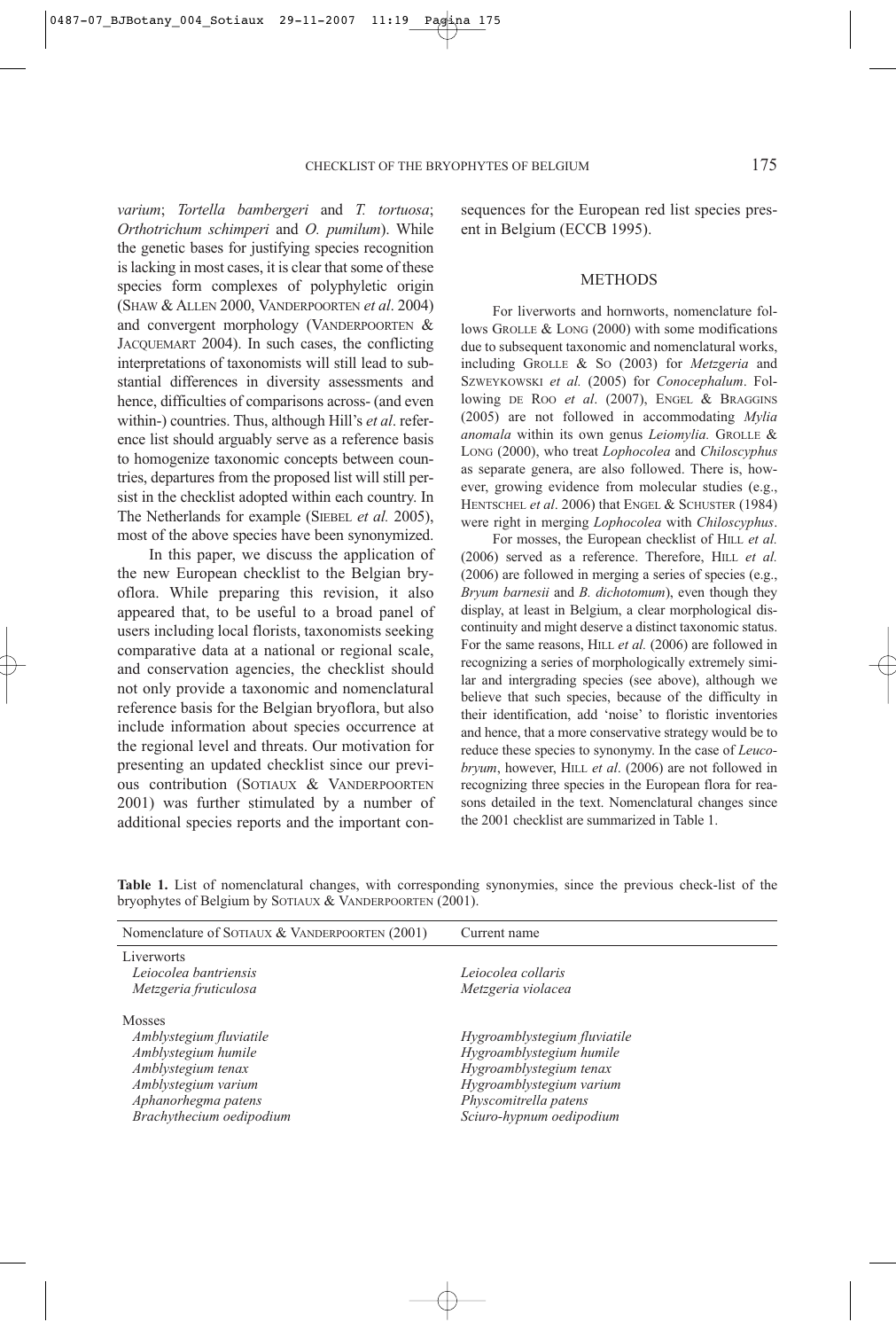# 176 BELGIAN JOURNAL OF BOTANY 140

*Brachythecium oxycladum Brachythecium laetum Brachythecium populeum<br>Brachythecium reflexum Brachythecium reflexum Sciuro-hypnum reflexum Brachythecium velutinum Brachytheciastrum velutinum Bryum barnesii Bryum dichotomum Bryum rutilans Bryum pallens Bryum stirtonii Bryum elegans Bryum subelegans Bryum moravicum Calliergon sarmentosum*<br>Cirriphyllum tommasinii *Cynodontium polycarpum Cynodontium polycarpon Dicranella palustris Dichodontium palustre Ditrichum cylindricum Trichodon cylindricus Eurhynchium crassinervium Cirriphyllum crassinervium Eurhynchium flotowianum Sciuro-hypnum flotowianum Eurhynchium praelongum Kindbergia praelonga Eurhynchium pulchellum Eurhynchiastrum pulchellum Eurhynchium pumilum Oxyrrhynchium pumilum Eurhynchium speciosum Oxyrrhynchium speciosum Eurhynchium striatulum Plasteurhynchium striatulum Funaria muhlenbergii Entosthodon muhlenbergii Funaria pulchella Entosthodon pulchellus Hylocomium pyrenaicum Hylocomiastrum pyrenaicum Hylocomium umbratum Hylocomiastrum umbratum Hypnum pratense Breidleria pratensis Leucobryum juniperoideum Leucobryum glaucum Octodiceras fontanum Fissidens fontanus Pleuridium palustre Cleistocarpidium palustre Polytrichum longisetum Polytrichastrum longisetum Pseudo-calliergon lycopodioides Pseudocalliergon lycopodioides Schistidium singarense Schistidium helveticum Scleropodium purum Pseudoscleropodium purum Seligeria paucifolia Seligeria calycina Sematophyllum micans Hageniella micans Serpoleskea confervoides Amblystegium confervoides Sphagnum denticulatum Sphagnum auriculatum Syntrichia inermis Tortula inermis Syntrichia intermedia Syntrichia montana* Syntrichia pagorum *Thuidium abietinum Abietinella abietina Thuidium philibertii Thuidium assimile Tortula acaulon Phascum cuspidatum Tortula protobryoides Protobryum bryoides Trichostomopsis australasiae Didymodon australasiae*

*Brachythecium plumosum Sciuro-hypnum plumosum Bryum archangelicum*<br>*Bryum pallens Bryum dichotomum<br>Warnstorfia sarmentosa Cirriphyllum tommasinii Brachythecium tommasinii Dicranum undulatum*<br>Trichodon cylindricus *Eurhynchium hians Oxyrrhynchium hians Eurhynchium schleicheri Oxyrrhynchium schleicheri Fissidens incurvus Fissidens viridulus* var. *incurvus Hylocomium brevirostre Loeskeobryum brevirostre Hypnum lacunosum Hypnum cupressiforme* var. *lacunosum Hypnum resupinatum Hypnum cupressiforme* var. *resupinatum Microbryum curvicolle Microbryum curvicollum Polytrichum formosum Polytrichastrum formosum Syntrichia ruraliformis Syntrichia ruralis* var. *ruraliformis*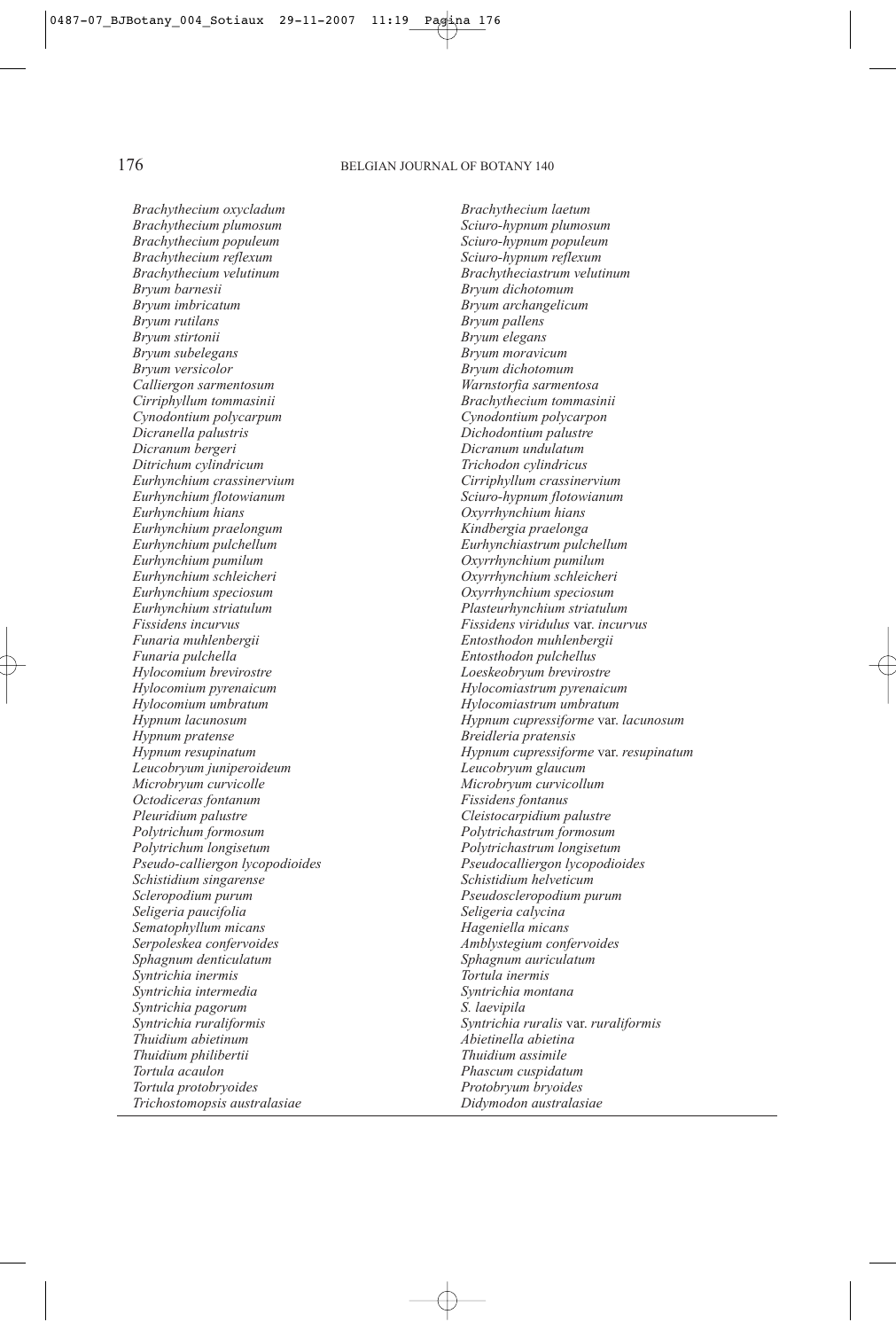## RESULTS

#### CHANGES WITH THE PREVIOUS CHECKLIST

#### *New taxa*

Fourteen species are reported as new since the 2001 checklist: *Haplomitrium hookeri* (SOTI-AUX *et al.* 2006), *Scapania calcicola* (SOTIAUX *et al.* 2002), *S. cuspiduligera* (see below), *Bryum dyffrynense* (DE BEER & MARTENS 2007), *Dialytrichia fragilifolia* (see below), *Ephemerum cohaerens* (see below), *Grimmia caespiticia* (MUÑOZ & PANDO 2000), *G. dissimulata* (DE BEER 2007), *G. elongata* (GREVEN & SOTIAUX 2003), *Isothecium holtii* (cited in SIEBEL & DURING 2006 for the Ardennes district, based on *Siebel 01.381*, Robertville, Warche Valley, IFBL G8.34.23, 7.08.2001, BR and herb. Siebel), *Orthotrichum shawii* (see below), *Polytrichastrum alpinum* (REINEKE *et al*. 2002), *Rhytidiadelphus subpinnatus* (SCHUMACKER & SOTIAUX 2003) and *Tortula mucronifolia* (SOTIAUX & SOTIAUX 2005).

*Grimmia caespiticia* (Brid.) Jur. was once collected in Belgium at the beginning of the 20<sup>th</sup> century (*Cornet*, 1906, NY!) (MUÑOZ & PANDO 2000). The collection includes two fertile plants with exserted capsules and an obliquely rostrate operculum. The leaves are distinctly longitudinally furrowed. Hence, the specimen perfectly matches the circumscription of *G. caespiticia*. The Belgian locality, at an altitude of 500-600 m, is completely outside the altitudinal range of this alpine species, which mostly occurs at an altitude of 2 000 m or higher, with a few occurrences reported down to an altitude of 1 400 m (GREVEN 1995).

*Scapania cuspiduligera*, *Dialytrichia fragilifolia*, *Ephemerum cohaerens*, *Orthotrichum shawii* and *Tortella inclinata* var. *densa* are reported here as new to Belgium.

*Scapania cuspiduligera*: Prov. Namur, Durnal, Bocq valley (IFBL H5.28.23), on rocks in old quarry together with *Encalypta streptocarpa* and *Rhynchostegium murale*, alt. 175 m, 28.10.1979 (herb. Sotiaux, *Sotiaux 3*).

*Dialytrichia fragilifolia*: Prov. Namur, Dinant, Meuse valley towards Colébi (IFBL H5.57.12), shaded calcareous rocks, alt. 100 m, 08.06.1986 (herb. Sotiaux, *Sotiaux 5450*).

*Ephemerum cohaerens*: Prov. Liège, Hergenrath (IFBL F8.13.21), wet sandy track in an ancient sand quarry, with *Calliergonella cuspidata*, alt. 260 m, 01.10.2006 (LG, *Vanderpoorten B1362*); Prov. Namur, Merlemont (IFBL J5.12.13), wet calcareous ground of an ancient limestone quarry with *Pellia endiviifolia*, alt. 250 m, 27.11.2001 (herb. Sotiaux, *Sotiaux 27619*, herb. J.-P. Duvivier, *Duvivier* s.n.).

*Orthotrichum shawii*: Prov. Liège, Büllingen, Our valley between Hüllscheid and Berterath (IFBL H9.11.23), epiphytic on *Fraxinus excelsior* at 520 m, 25.06.2005 (herb. Sotiaux, *Sotiaux 32729*).

*Tortella densa*: Prov. Liège, Huy (IFBL G6.14.43), calcareous gravelly ground, together with *Campyliadelphus chrysophyllus*, *Didymodon fallax*, and *T. inclinata* var. *inclinata*, alt. 85 m, 10.11.2005 (LG, *Vanderpoorten B899* and herb. Sotiaux, *Sotiaux 33392*). As opposed to *T. inclinata*, the dorsal side of the costa in *T. densa* is not covered by a layer of isodiametric cells. Although this is a key character in the taxonomy of the genus (e.g., SMITH 2004), T. densa is now treated as a variety of *T. inclinata* in HILL *et al.* (2006). This taxon is therefore not included in the checklist, wherein we do not list infraspecific taxa.

A total of 17 species must be added to the checklist due to the creation or erection at the species level of former infraspecific taxa, already known from Belgium. These species include *Conocephalum salebrosum*, *Aloina ambigua*, *Anomobryum concinnatum*, *Bryum kunzei*, *Campylium protensum*, *Dichodontium flavescens*, *Didymodon insulanus*, *Ephemerum minutissimum*, *Heterocladium flaccidum*, *Orthotrichum schimperi*, *Palustriella falcata*, *Plagiothecium succulentum*, *Polytrichum uliginosum*, *Syntrichia calcicola*, *Tortella bambergeri*, *Tortula schimperi*, and *Zygodon stirtonii.*

## *Rediscovered taxa*

Two species considered extinct have been rediscovered.

*Philonotis marchica* had not been seen in Belgium since 1912, (RAEYMAEKERS 1981) but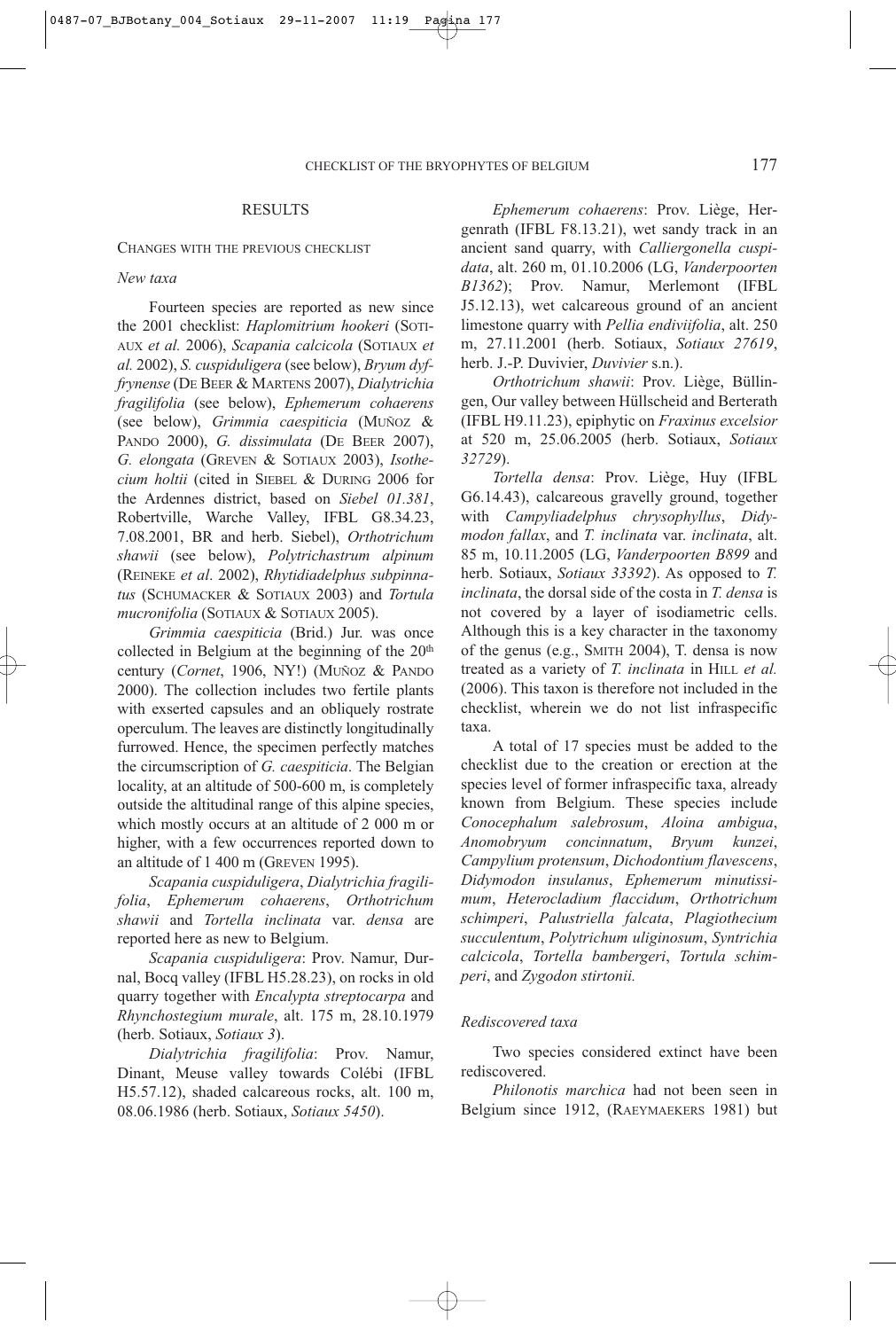was discovered in a wetland restoration area near Bruges (STIEPERAERE 2007).

*Pterygoneurum lamellatum* was found in 2005 very close to the Dutch and German border in Bassenge (ANDRIESSEN *et al*. 2006). The previous collection of the species dated back to more than 100 years ago.

# *Excluded taxa*

Three species must be deleted from the previous checklist as a result of the reduction to synonymy in HILL *et al*. (2006). These species include *Bryum barnesii* (=*B. dichotomum*), *B. rutilans* (=*B. pallens*), and *B. versicolor* (=*B. dichotomum*). A fourth species, *Leucobryum juniperoideum*, is also deleted. *Contra* FRAHM (2005), which is the reference cited by HILL *et al.* (2006) for keeping *L. juniperoideum*, *L. albidum* is by no means characterized by leaves that are less than 2 mm long (2-4 mm for example reported by CRUM & ANDERSON 1981). *Leucobryum albidum* does intergrade morphologically with *L. glaucum*, the latter including in its range the poorly defined *L. juniperoideum*. *Leucobryum juniperoideum* was therefore synonymized and it was proposed that the European *Leucobryum* flora consists of only two species, *L. glaucum* and *L. albidum* (VANDERPOORTEN *et al*. 2003). Only the former has to date been found in Belgium. Although *L. albidum* exhibits a more southwestern distribution than *L. glaucum*, it was found in France and Germany, so that the species is very likely to occur in Belgium as well.

Seven additional species are excluded for the reasons detailed below.

*Scapania praetervisa*. The occurrence of this boreal, calcicolous species on highly acidic soils with *Calluna vulgaris* and other strictly acidophilous species such as *Lophozia grandiretis* (DE ZUTTERE & POHL 1991) at low elevation is ecologically unlikely. The presence of pinkish gemmae, used as evidence for the identity of the collection with *S. praetervisa* (DE ZUTTERE & POHL 1991), can be observed in *S. scandica*, an acidophilous species present in the Ardennes. The material of *S. praetervisa* is unfortunately unavailable for re-examination and the species is,

therefore, tentatively excluded from the Belgian checklist.

*Fissidens curnovii* (=*F. bryoides* var. *caespitans*). All the specimens attributed to this taxon from Belgium were re-examined by M. A. Bruggeman and proved to belong to *F. bryoides* var. *bryoides.*

*Fissidens limbatus* (= *F. crispus*). No collection of this Mediterranean species was found at BR or LG and the record most probably resulted from a synonymy error in SCHUMACKER *et al.* (1985).

*Grimmia reflexidens* Müll. Hal. was reported from Belgium from the same locality as *G. caespiticia* in Spa, Promenade Annette et Lubin (MUÑOZ & PANDO 2000). The collection of *G. reflexidens* (*Cornet*, 1906, BP!) is sterile and the gametophyte does not match that of the typical expression of the species. MUÑOZ & PANDO (2000) indicated that the group of species including *G. australis* (Dixon & Sainsbury) J. Muñoz & Ochyra, *G. alpestris* (F. Weber & D. Mohr) Schleich., and *G. reflexidens* is characterized by bulging laminal cells in leaf cross-section, but emphasized that this character cannot be observed on poor specimens. Pending convincing evidence of the presence of *G. reflexidens* in Belgium based on fertile material, we exclude this alpine species from the checklist.

*Grimmia mollis* Bruch & Schimp., reported from Belgium (MUÑOZ & PANDO 2000), was tentatively not included in the previous checklist of bryophytes of Belgium pending further evidence of the presence of this alpine species in Belgium (SOTIAUX & VANDERPOORTEN 2001). J. Muñoz (pers. comm.) confirmed that the report of *G. mollis* in Belgium was a mistake.

*Meesia longiseta*. DE SLOOVER (1970) renamed the original collection as *Aulacomnium palustre*. A later collection at BR from Troch's herbarium is of doubtful origin and probably a fraud.

*Meesia uliginosa*. KICKX (1867) reported fragments of this species from a supply of *Sphagnum* for the Botanic Garden of Ghent harvested near Damme in 1857. DE SLOOVER (1970) showed that the specimen in BR with a label in Troch's handwriting (Damme, *Kickx*, 1850) is probably a fraud. We found that the collection is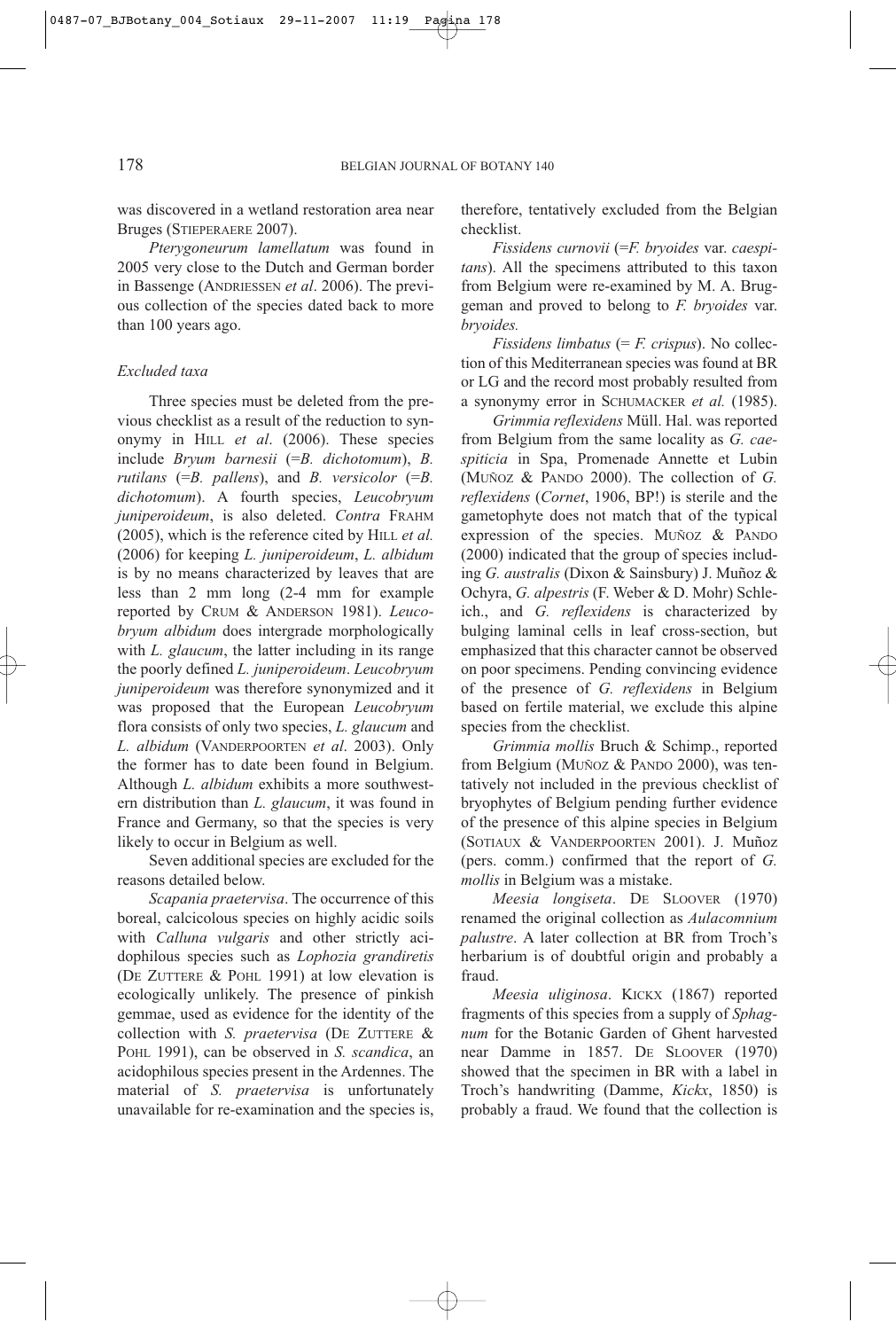mixed with *Blepharostoma trichophyllum* and has mica fragments in the peaty substrate. This makes it extremely unlikely that the specimen comes from anywhere near Damme.

#### *Taxa considered as extinct*

*Catoscopium nigritum*. This species was treated as extinct in our previous checklist. Evidence for its presence in Belgium remains, however, subject to controversy. There has been no record of this species from Flanders since DE SLOOVER (1970) re-identified the original specimen cited in DELOGNE (1883) as *Dicranella varia* and showed that a second, correctly named specimen in BR from the Troch collection is most probably a fraud. In the herbarium of the Carnoy Institute (LV, transferred to BR in 1999), we found another specimen of *C. nigritum*. The species name and the collector's name are in Delogne's handwriting; the locality "Entre Ostende & Blanckenberghe" is a later addition in a different handwriting. Therefore, some doubts remain regarding this record. Most recently, a collection made by Castagne in 1956 from Baraque Michel in the Ardennes was found in the Parent herbarium (DE ZUTTERE & SOTIAUX 2007). In the complete absence of basic fens around Baraque Michel, however, a little doubt also persists regarding the validity of this record.

### THE CHECKLIST

As a consequence of the changes exposed above, the bryophyte flora of Belgium (30,528 km2 ) consists of 748 species, including 5 hornworts, 173 liverworts, and 570 mosses (Appendix). A total of 526 species is recorded to date from Flanders  $(13,522 \text{ km}^2)$ , including 5 hornworts, 122 liverworts, and 399 mosses. The Brussels-Capital Region (162 km<sup>2</sup>) bryophyte flora is composed of 242 species, including 46 liverworts and 196 mosses. In Wallonia (16,844 km<sup>2</sup>), 718 species have been recorded to date, including 3 hornworts, 169 liverworts, and 546 mosses (Appendix).

Thirty-six species, including 6 liverworts and 30 mosses, have not been recorded since 1980 and are probably extinct.

CONSEQUENCES FOR THE EUROPEAN RED LIST SPECIES OF BELGIUM

Thirty-six European red-list species were listed as occurring in Belgium (ECCB 1995) [excluding *Didymodon glaucus*, only reported from the Grand-Duchy of Luxembourg, which is subject to a separate survey (WERNER 2003)]. Four species: *Fossombronia incurva*, *Grimmia lisae*, *Hamatocaulis vernicosus* and *Rhynchostegium rotundifolium*, which do occur in Belgium, were omitted from the 1995 ECCB list. Since the publication of the European red list, twelve additional red list species have been reported from Belgium: *Anthoceros caucasicus* (HEYLEN *et al*. 2001), *Haplomitrium hookeri* (SOTIAUX *et al*. 2006), *Ephemerum stellatum* (VANDERPOORTEN *et al*. 1996), *Orthotrichum consimile* (SOTIAUX *et al*. 1998a), *O. ibericum* (HEYLEN & WALRAEVENS 2001), *O. rogeri* (SOTIAUX & SOTIAUX 2002), *O. scanicum* (SOTIAUX *et al*. 1998b), *Schistidium helveticum* (BLOM 1996), *S. papillosum* (BLOM 1996), *S. pruinosum* (BLOM 1996), and *Ulota rehmannii* (SOTIAUX & SOTIAUX 1999). Two additional species, *Ephemerum cohaerens* and *Grimmia caespiticia*, are reported here. Furthermore, *Aneura maxima* was found new to Europe in Belgium (ANDRIESSEN *et al*. 1995). We have since observed the species fairly frequently in the Belgian and French parts of the Ardennes, where it grows in deep seeps, often with *Chrysosplenium*. It seems to be an overlooked species that may have been confounded with *Pellia neesiana* and *P. epiphylla*. At the European scale, however, *Aneura maxima* is only reported from 1-2 localities in France, Luxembourg, Poland, and Finland (VANDERPOORTEN *et al.* 2006). As a consequence, we suggest with WERNER (2003) that the species should be included within the European red list, but with the status 'insufficiently known', as its exact distribution in Europe remains to be documented (VANDERPOORTEN *et al*. 2006). Lastly, five species must be deleted from the European red list species of Belgium. *Buxbaumia viridis* (DE SLOOVER & STIEPERAERE 1999) and *Fissidens ovatifolius* were erroneously listed from Belgium in the treatment of ECCB (1995). *Meesia longiseta* must be excluded from the checklist of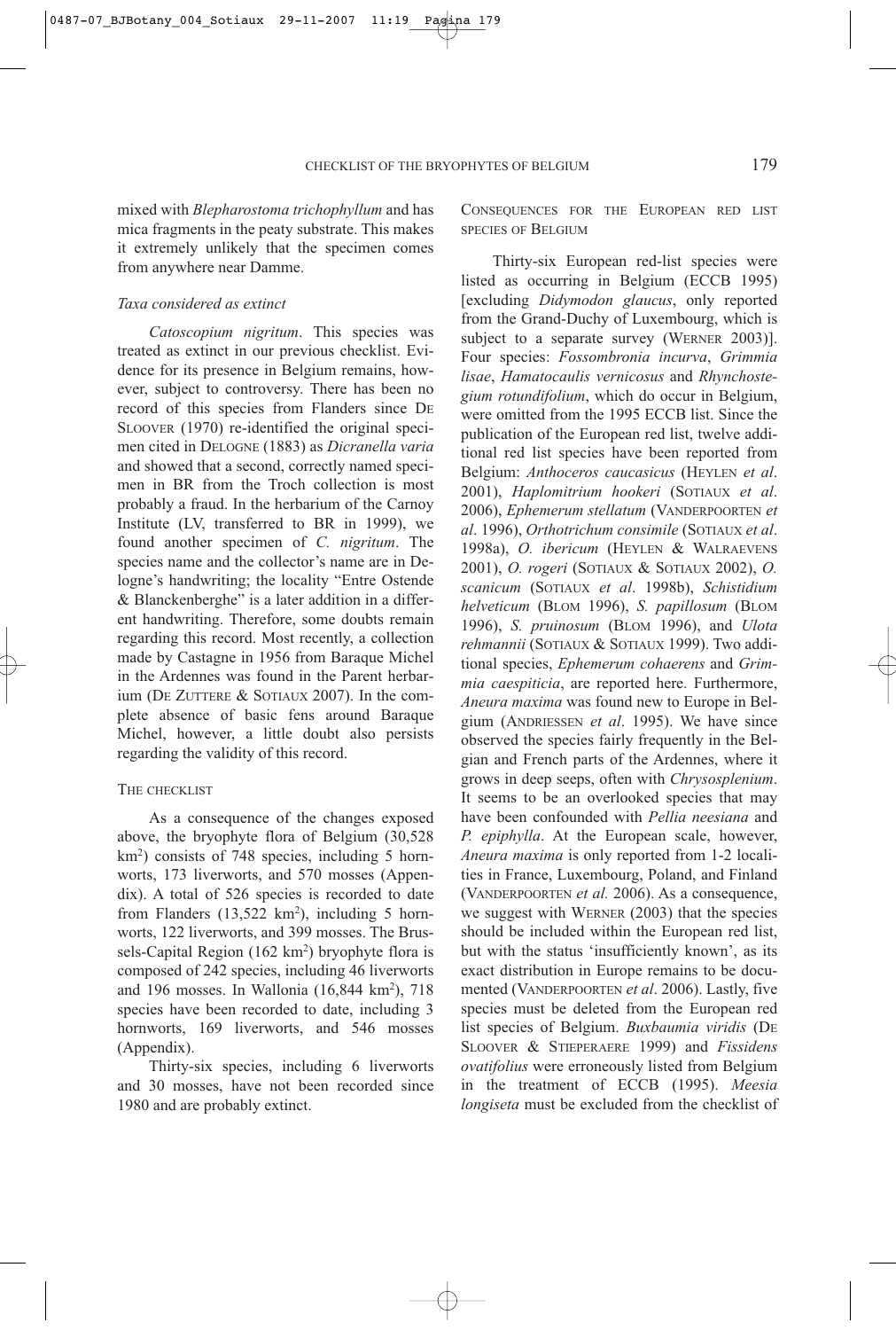Belgium for reasons detailed above, while *Bryum stirtonii*, *B. versicolor*, and *Rhynchostegiella jacquinii* are currently considered to be conspecific with *Bryum elegans*, *B. dichotomum*, and *R. teneriffae*, respectively.

As a consequence, 49 species listed in the European red list (ECCB 1995) occur in Belgium (Table 2). Seven species are probably extinct in Belgium and all the others are known from one to few localities, except *Aneura maxima* (VANDER-POORTEN *et al*. 2006), *Cleistocarpidium palustre*, and *Orthotrichum consimile* (SOTIAUX *et al*. 1998a, SOTIAUX & VANDERPOORTEN 2004), for which the Belgian populations play a significant role in the conservation of those species in Europe.

| Table 2. The European red list species (ECCB 1995) present in Belgium. |
|------------------------------------------------------------------------|
|------------------------------------------------------------------------|

| Species                           | <b>IUCN</b><br>category | Status in Belgium                                                                                                                                                               |
|-----------------------------------|-------------------------|---------------------------------------------------------------------------------------------------------------------------------------------------------------------------------|
| Anthoceros caucasicus             | R                       | Two localities (STIEPERAERE 2002)                                                                                                                                               |
| Aneura maxima                     | K                       | Locally fairly common (VANDERPOORTEN et al. 2006)                                                                                                                               |
| Cephaloziella elachista           | K                       |                                                                                                                                                                                 |
| Fossombronia incurva              | R                       |                                                                                                                                                                                 |
| Haplomitrium hookeri              | R                       | A few shoots found in a single locality (SOTIAUX et<br><i>al.</i> 2006)                                                                                                         |
| Pallavicinia lyellii              | V                       |                                                                                                                                                                                 |
| Riccia huebeneriana               | $\mathbb{R}$            |                                                                                                                                                                                 |
| Amblystegium radicale             | R                       |                                                                                                                                                                                 |
| Anomodon rostratus                | R                       | One locality (SCHUMACKER et al. 1982)                                                                                                                                           |
| Brachythecium laetum              | R                       |                                                                                                                                                                                 |
| Bryum neodamense                  | $\mathbb{R}$            | Not seen since the 19th century                                                                                                                                                 |
| Bryum tenuisetum                  | K                       |                                                                                                                                                                                 |
| Bryum warneum                     | R                       |                                                                                                                                                                                 |
| Campylostelium saxicola           | $\mathbb{R}$            | Not seen for >100 years (SOTIAUX & VANDERPOORTEN<br>2004)                                                                                                                       |
| Cleistocarpidium palustre         | R                       | Known from >50 localities, probably overlooked due<br>to its short, seasonal presence                                                                                           |
| Dicranum viride                   | V                       | Not seen since 1980                                                                                                                                                             |
| Ephemerum cohaerens               | E                       | Reported from two localities, including one found in<br>2006; apparently exceedingly rare but possibly<br>somewhat overlooked                                                   |
| Ephemerum recurvifolium           | R                       |                                                                                                                                                                                 |
| Ephemerum sessile                 | $\mathbb{R}$            |                                                                                                                                                                                 |
| Ephemerum stellatum               | V                       | Disappeared because of the spreading of dolomite on<br>its only locality (VANDERPOORTEN et al. 2001)                                                                            |
| Fissidens arnoldii                | R                       |                                                                                                                                                                                 |
| Fissidens monguillonii            | R                       | Reported from many localities (DE ZUTTERE 1993)<br>based on sterile material but undistinguishable from<br>the common F. bryoides in this state and probably<br>truly very rare |
| Grimmia atrata                    | R                       |                                                                                                                                                                                 |
| Grimmia caespiticia               | R                       | One locality, not seen for >100 years                                                                                                                                           |
| Grimmia lisae                     | R                       |                                                                                                                                                                                 |
| Hamatocaulis vernicosus           | K                       | Very rare and decreasing (DE ZUTTERE et al. 2002)                                                                                                                               |
| Leptodontium gemmascens           | $\mathbb{R}$            |                                                                                                                                                                                 |
| Microbryum floerkeanum            | K                       |                                                                                                                                                                                 |
| Micromitrium tenerum              | V                       |                                                                                                                                                                                 |
| Mielichhofferia mielichhofferiana | K                       |                                                                                                                                                                                 |
| Orthotrichum consimile            | Ev                      | $>20$ localities                                                                                                                                                                |
| Orthotrichum ibericum             | K                       |                                                                                                                                                                                 |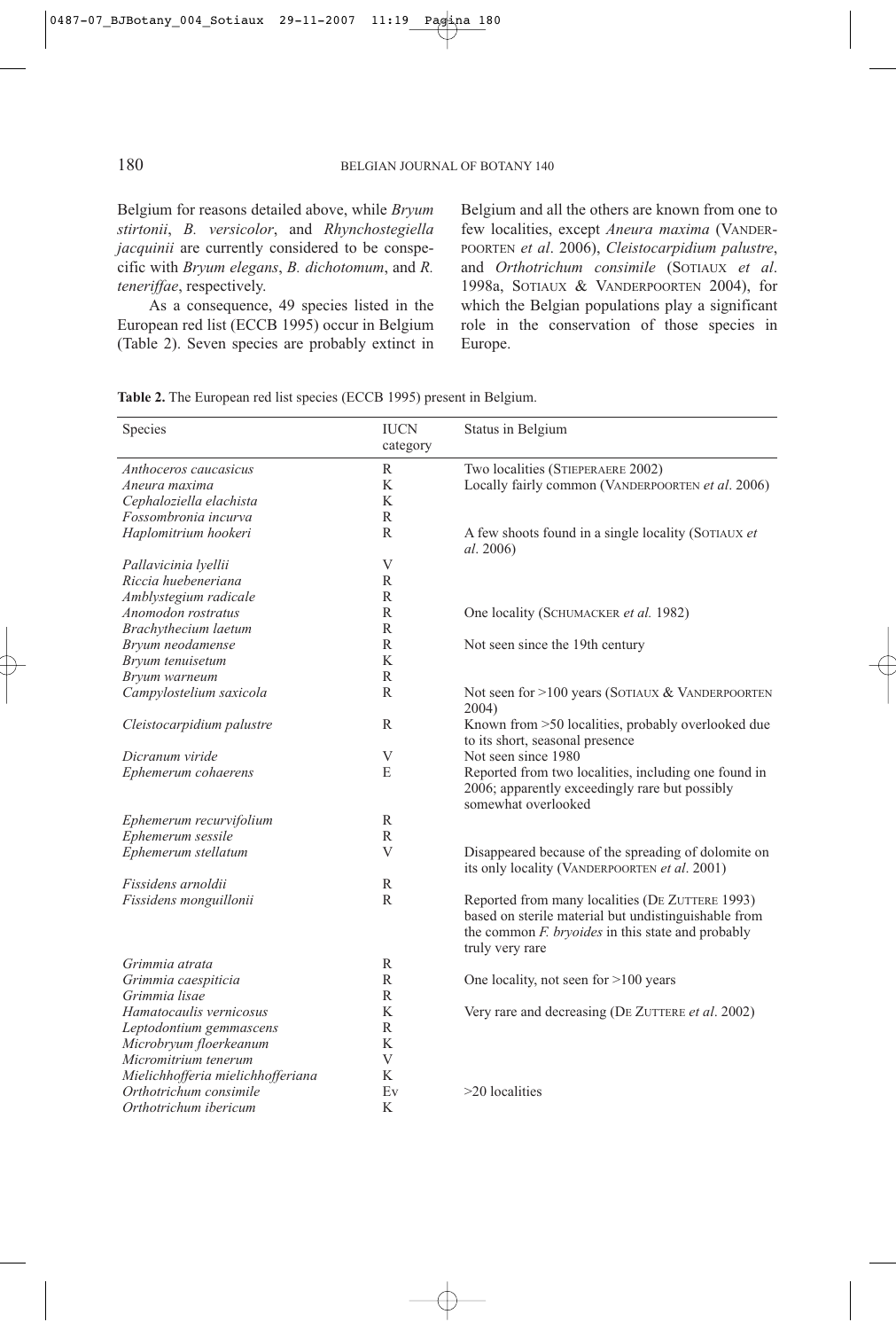| Orthotrichum rogeri          | V |                                                             |
|------------------------------|---|-------------------------------------------------------------|
| Orthotrichum scanicum        | E | Still very rare but increasingly found                      |
| Orthotrichum sprucei         | R |                                                             |
| Physcomitrium sphaericum     | R |                                                             |
| Pterygoneuron lamellatum     | V | One recent locality (ANDRIESSEN <i>et al.</i> 2006)         |
| Rhynchostegiella tenuicaulis | K |                                                             |
| Rhynchostegium rotundifolium | R |                                                             |
| Schistidium helveticum       | K |                                                             |
| Schistidium papillosum       | K |                                                             |
| Schistidium pruinosum        | K |                                                             |
| Schistidium trichodon        | K |                                                             |
| Sematophyllum demissum       | R | Not seen since 1978                                         |
| Tortula cernua               | R | One 19 <sup>th</sup> century locality on a carbide dump     |
| Ulota rehmannii              | E | A few specimens from a single locality (SOTIAUX $&$         |
|                              |   | <b>SOTIAUX 1999)</b>                                        |
| Weissia rostellata           | R |                                                             |
| Weissia squarrosa            | R |                                                             |
| Zygodon forsteri             | V | Not seen for $>100$ years (SOTIAUX & VANDERPOORTEN<br>2004) |

#### ACKNOWLEDGEMENTS

We are grateful to Henk Siebel for his constructive remarks on the manuscript. Many thanks are due to Beata Papp and Bill Buck for the loan of specimens and Jezus Muñoz for discussing the problems related to the occurrence of some *Grimma* species in Belgium.

#### REFERENCES

- ANDRIESSEN L., SOTIAUX A., NAGELS C. & SOTIAUX O., 1995. — *Aneura maxima* (Schiffn.) Steph. in Belgium, new for the European liverwort flora. *J. Bryol.* **18**: 803-806.
- ANDRIESSEN L., HEUSÈRR M., NAGELS C. & VANDE-KERCKHOVE K., 2006. http://users.skynet.be/natuur\_in\_limburg/

Bryolim/Verslagen/PLAM/Pterygoneurum.htm

- BLOM H.H., 1996. A revision of the *Schistidium apocarpum* complex in Norway and Sweden. *Bryophytorum Bibliotheca* **49**: 1-333.
- CRUM H. & ANDERSON L.E., 1981. *Mosses of eastern North America*. Columbia University Press, New York.
- DE BEER D., 2007. *Grimmia dissimulata* nieuw voor België. *Dumortiera* **93**, in press.
- DE BEER D. & MARTENS C., 2007. *Bryum dyffrynense* in Zeebrugge en Zwijndrecht, nieuw voor België. *Dumortiera* **91**: 25-26.
- DELOGNE C.-H., 1883. Flore cryptogamique de Belgique. *Annales de la Société Belge de Microscopie* **7**: 19-130.
- DE ROO R.T., HEDDERSON T.A. & SÖDERSTRÖM L., 2007. — Molecular insights into the phylogeny of the leafy liverwort family Lophoziaceae Cavers. *Taxon* **56**: 301-314.
- DE SLOOVER J.-L., 1970. Que valent les collections de Pierre Troch? *Bull. Jard. Bot. Nat. Belg.* **40**: 19-21.
- DE SLOOVER J.-L. & STIEPERAERE H., 1999. Le *Buxbaumia* récolté à Gentinnes par de Limminghe. *Dumortiera* **73**: 21-23.
- DE ZUTTERE P., 1993. *Fissidens monguillonii* Thér. (Musci) espèce méconnue en Belgique et au Grand-Duché de Luxembourg. *Nowellia Bryologica* **3-4**: 1-4.
- DE ZUTTERE P. & POHL H., 1991. Présence de deux hépatiques *Lophozia grandiretis* (Lindb. ex Kaal) Schiffn. et *Scapania praetervisa* Meyl. dans la partie ardennaise de l'Entre Sambre et Meuse. *Natura Mosana* **44**: 87-93.
- DE ZUTTERE P. & SOTIAUX A., 2007. *Catoscopium nigritum* (Hedw.) Brid. à la Baraque Michel (Prov. de Liège, Belgique). Que faut-il en penser ? *Nowellia Bryologica* **33**, in press.
- DE ZUTTERE P., SOTIAUX A. & POHL H., 2002. Cartes provisoires de répartition de quelques mousses en Belgique. *Nowellia Bryologica* **23**: 24-40.
- ECCB (EUROPEAN COMMITTEE FOR THE CONSERVATION OF BRYOPHYTES), 1995. — *Red data book of European bryophytes*. Trondheim.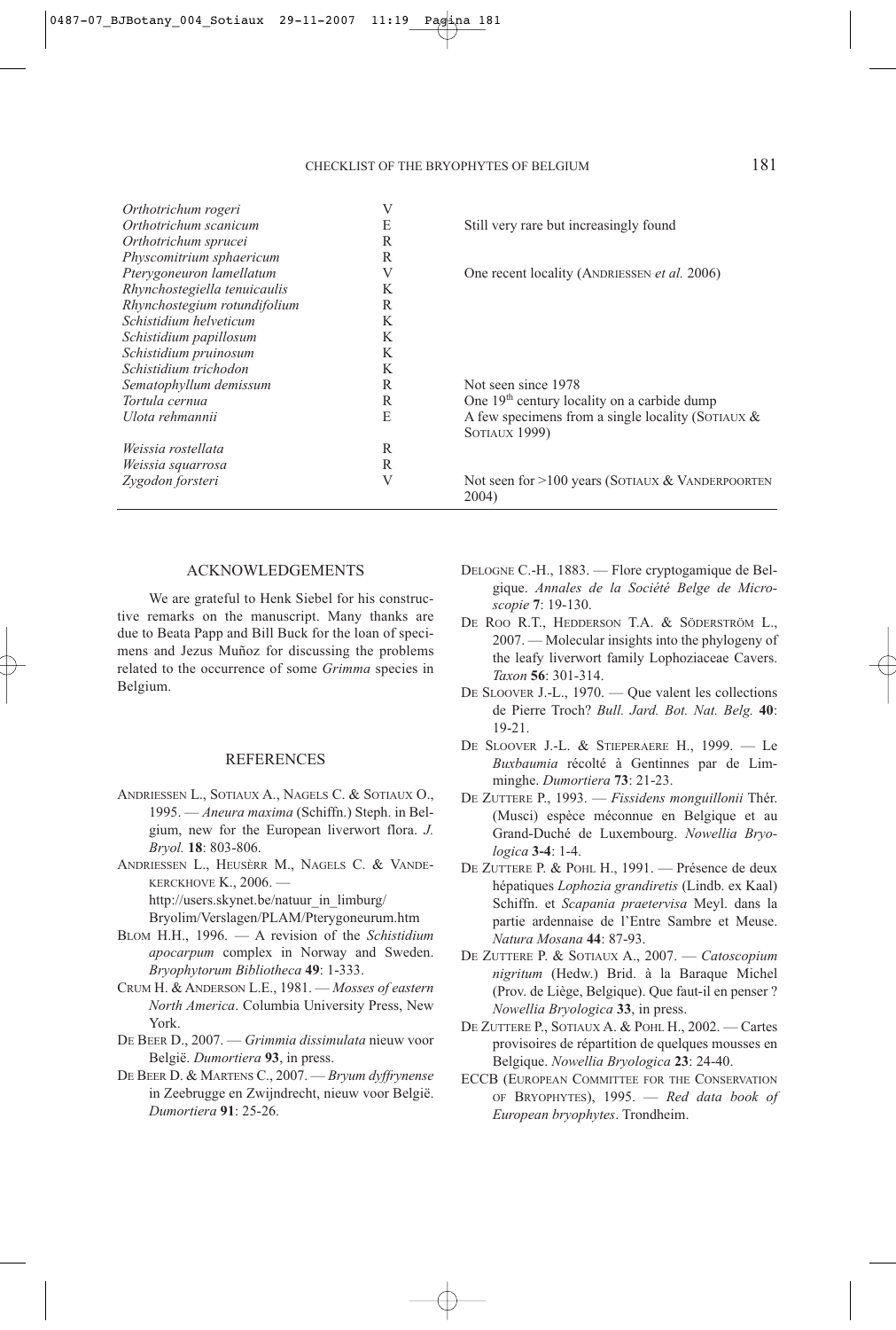- ENGEL J.J. & BRAGGINS J.E., 2005. Are *Mylia* and *Trabacellula* (Hepaticae) related? Unsuspected links revealed by cell wall morphology, with the transfer of *Mylia anomala* to a new genus (*Leiomylia* J.J. Engel and Braggins) of Jungermanniaceae. *Taxon* **54**: 665-680.
- ENGEL J.J. & SCHUSTER R.M., 1984. An overview and evaluation of the genera Geocalycaceae subfamily Lophocoleoideae (Hepaticae). *Nova Hewigia* **39**: 385-463.
- FRAHM J.P., 2005. New or interesting records of bryophytes from the Azores. *Tropical Bryology* **26**: 45-48.
- GREVEN H.C., 1995. Grimmia *Hedw. (Grimmiaceae, Musci) in Europe*. Backhuys, Leiden.
- GREVEN H.C. & SOTIAUX A., 2003. The boreal alpine bryophyte *Grimmia elongata* Kaulf. still present at Willerzie (Belgium) after 132 years. *Belg. J. Bot.* **136**: 165-166.
- GROLLE R. & LONG D.G., 2000. An annotated check-list of the Hepaticae and Anthocerotae of Europe and Macaronesia. *J. Bryol.* **22** : 103-140.
- GROLLE R. & SO M.L., 2003. *Riccia fruticulosa* O.F.Müll, 1782 and blue *Metzgeria* (Marchantiophyta) in Europe. *Bot. J. Linn. Soc.* **142**: 229-236.
- GUERRA J. & CANO M.J., 2000. A taxonomic contribution on the European cleistocarpous species of Pottiaceae (Musci). *J. Bryol.* **22**: 91-97.
- HENTSCHEL J., ZÜNDORF H.-J., HELLWIG F.H., SCHÄFER-VERWIMP A. & HEINRICHS J., 2006. — Taxonomic studies in *Chiloscyphus* Corda (Jungermanniales: Lophocoleaceae) based on nrITS sequences and morphology. *Plant Syst. Evol.* **262**: 125-137.
- HEYLEN O. & WALRAEVENS A., 2001. Spaanse Haarmuts in de Benelux: kabouter of 'zone skipper' ? *Wielewaal* **67**: 50-54.
- HEYLEN O., JANSSENS C. & GYSELS J., 2001. Over de reanimatie van stekelhauwmos (*Anthoceros caucasicus* Steph.) en andere hauwmossen. *Wielewaal* **67**: 13-14.
- HILL M.O., BELL N., BRUGGEMAN-NANNENGA M.A., BRUGUÉS M., CANO M.J., ENROTH J. *et al.*, 2006. — An annotated checklist of the mosses of Europe and Macaronesia. *J. Bryol.* **28**: 198-267.
- KICKX J., 1867. *Flore cryptogamique des Flandres. Tome premier*: 521p. Librairie H. Hoste, Gand, Librairie de J.B. Baillière et fils. Paris.
- MUÑOZ J. & PANDO F., 2000. *A world synopsis of the genus* Grimmia *(Musci, Grimmiaceae)*. Missouri Botanical Garden Press, St-Louis.
- RAEYMAEKERS G., 1981. Bijdrage tot de kennis van de bladmossen van België I. *Philonotis*, *Pla-*

*giopus*, *Breutelia*, *Catascopium*. *Dumortiera* **18**: 17-32.

- REINEKE G., SULT C., SCHMIDT C., LÜNTERBUSCH C. & DANIELS F.J.A., 2002. — *Polytrichum alpinum*, une mousse nouvelle pour la Belgique. *Dumortiera* **79**: 8-9.
- SCHUMACKER R. & SOTIAUX A., 2003. *Rhytidiadelphus subpinnatus*. *In*: BLOCKEEL T.L. (ed.), *New national and regional records*. *J. Bryol.* **25**: 217-221.
- SCHUMACKER R., DE ZUTTERE P. & LECLERCQ L., 1982. — *Anomodon rostratus* (Hedw.) Schimp. (Thuidiaceae), new for the Belgian bryoflora, in the south of the Ardenne massif (Rochehaut, prov. Luxembourg, Belgium). *J. Bryol.* **12**: 171-177.
- SCHUMACKER R., DE ZUTTERE P. & WERNER J., 1985. Liste des bryophytes de Belgique et du Grand-Duché de Luxembourg. *Dumortiera* **31 suppl**: 28 pp.
- SHAW A.J. & ALLEN B., 2000. Phylogenetic relationships, morphological incongruence, and geographic speciation in the Fontinalaceae (Bryophyta). *Mol. Phylogenet. Evol.* **16**: 225-237.
- SIEBEL H. & DURING H., 2006. *Beknopte Mosflora van Nederland and België*. Stichting Uitgeverij KNVV, Utrecht.
- SIEBEL H.N., DURING H.J. & VAN MELICK H.M.H., 2005. — Veranderingen in de Standaardlijst van de Nederlandse blad-, lever- en hauwmossen (2005), *Buxbaumiella* **73**: 26-64.
- SMITH A.J.E., 2004. *The Moss Flora of Britain and Ireland*. Cambridge University Press, Cambridge.
- SOTIAUX A. & SOTIAUX O., 1999. *Ulota rehmannii* (Orthotrichaceae, Musci) nouveau pour la bryoflore belge dans le massif ardennais. *Belg. J. Bot.* **132**: 153-157.
- SOTIAUX A. & SOTIAUX O., 2002. *Orthotrichum rogeri* (Orthotrichaceae, Musci) mousse épiphyte nouvelle pour la bryoflore belge, dans le district ardennais. Clé d'identification des *Orthotrichum* de Belgique. *Belg. J. Bot.* **135**: 27-31.
- SOTIAUX A. & SOTIAUX O., 2005. *Tortula mucronifolia* (Pottiaceae, Musci), espèce boréo-montagnarde nouvelle pour la bryoflore belge dans la région de Soignies (province du Hainaut). *Dumortiera* **84**: 15-17.
- SOTIAUX A. & VANDERPOORTEN A., 2001. Check-list of the bryophytes of Belgium. *Belg. J. Bot.* **134**: 97-120.
- SOTIAUX A. & VANDERPOORTEN A., 2004. Catalogue, atlas commenté et mesures de conservation des bryophytes du bassin hydrographique de la Semois (Belgique, France). *Lejeunia* **175**: 1-47.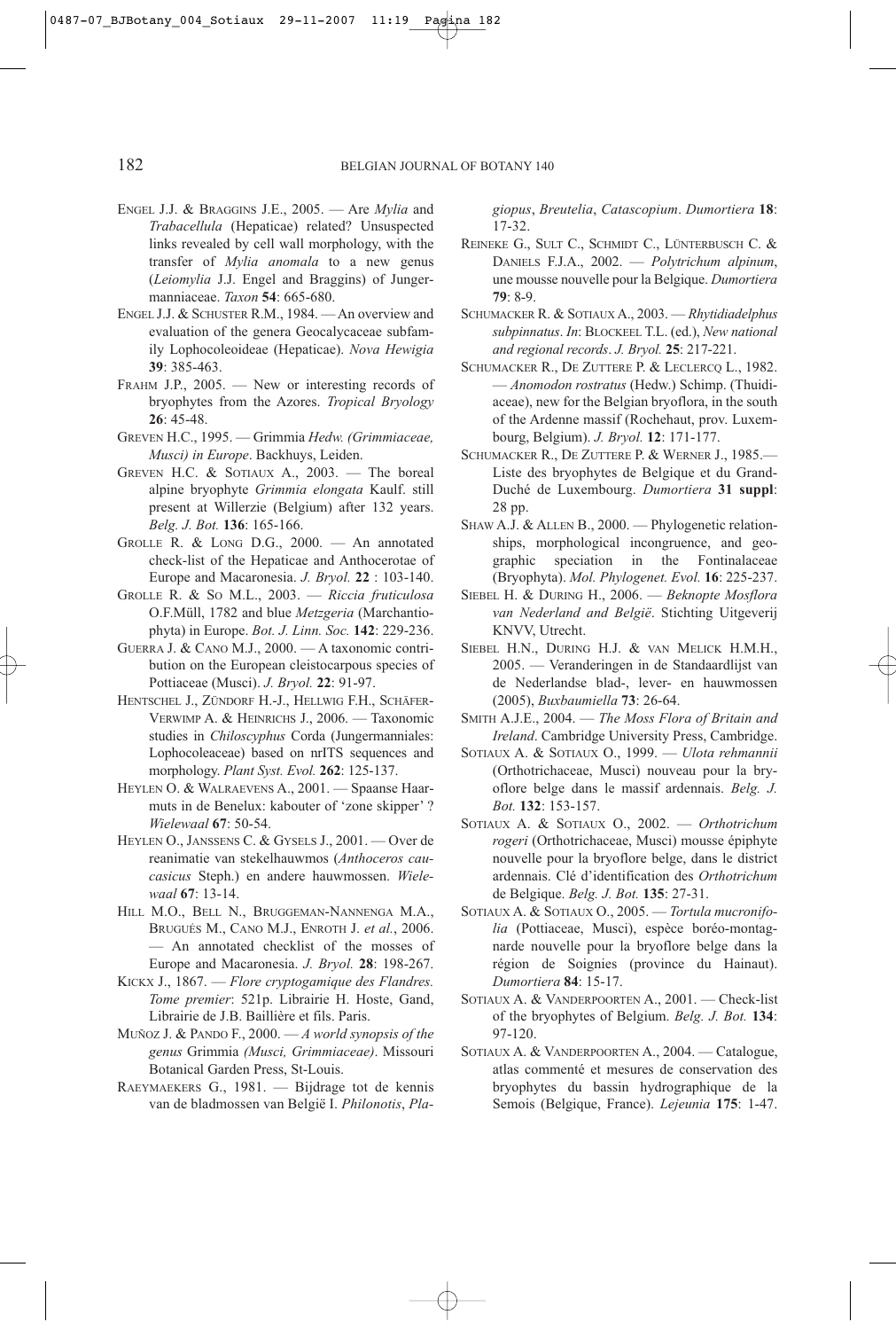- SOTIAUX A., STIEPERAERE H. & SOTIAUX O., 1998a. *Orthotrichum consimile* Mitt., an overlooked species in Europe? *J. Bryol.* **20**: 449-454.
- SOTIAUX A., SOTIAUX O. & PIERROT R.B., 1998b. -*Orthotrichum scanicum* (Orthotrichaceae, Musci) nouveau pour la bryoflore belge, dans le district ardennais. *Belg. J. Bot.* **131**: 23-27.
- SOTIAUX A., SOTIAUX O. & DUVIVIER J.P., 2002. -*Scapania calcicola*, hépatique boréo-montagnarde nouvelle pour la bryoflore belge, dans le district mosan. *Belg. J. Bot.* **135**: 88-91.
- SOTIAUX A., SOTIAUX O. & VANDERPOORTEN A., 2006. -Discovery of the rare liverwort *Haplomitrium hookeri* in Belgium: relictualism or long-distance dispersal? *Cryptogamie, Bryol.* **27**: 367-373*.*

STIEPERAERE H., 2002. — *Anthoceros caucasicus* reeds in 1885 in de moerassen bij Geel. *Dumortiera* **79**: 25.

STIEPERAERE H., 2007. — De mossen van enkele 'heide'-terreinen in het Provinciedomein Lippensgoed-Bulskampveld (Beernem, West-Vlaanderen), n.a.v. de VWBL-excursie op 1 april 2006. *Muscillanea* **26**: 17-26.

SZWEYKOWSKI J., BUCZKOWSKA K. & ODRZYKOSKI I.J., 2005. — *Conocephalum salebrosum* (Marchantiopsida, Conocephalaceae) – a new Holarctic liverwort species. *Plant Syst. Evol.* **253**: 133-158.

- VANDERPOORTEN A. & JACQUEMART A.L., 2004. Evolutionary mode, tempo, and phylogenetic association of continuous morphological traits in the aquatic moss genus *Amblystegium*. *J. Evol. Biol.* **17**: 279-287.
- VANDERPOORTEN A., SOTIAUX A. & SOTIAUX O., 2001. Integrating bryophytes into a forest management plan: lessons from grid-mapping in the forest of

Soignes (Belgium). *Cryptogamie, Bryol.* **22**: 217- 230.

- VANDERPOORTEN A., STIEPERAERE H. & KLEIN J.P., 1996. — Two rare European *Ephemerum* species : *E. cohaerens* rediscovered near Strasbourg and *E. stellatum* new for Belgium. *Belg. J. Bot.* **129**: 33- 37.
- VANDERPOORTEN A., BOLES S. & SHAW A.J., 2003. Patterns of molecular and morphological variation in *Leucobryum albidum*, *L. glaucum*, and *L. juniperoideum* (Bryopsida). *Syst. Bot.* **28**: 651-656.
- VANDERPOORTEN A., COX C.J. & SHAW A.J., 2004. Evolution of multiple paralogous adenosine kinase genes in the moss genus *Hygroamblystegium*: phylogenetic implications. *Mol. Phylogenet. Evol.* **31**: 505-516.
- VANDERPOORTEN A., SOTIAUX A. & ENGELS P., 2006. A GIS-based model of the distribution of the rare liverwort *Aneura maxima* at the landscape scale for an improved assessment of its conservation status. *Biodiv. Conserv.* **15**: 829-838.
- WERNER J., 2003. Liste rouge des bryophytes du Luxembourg. *Ferrantia* **35**: 1-71.
- WERNER O., ROS R.M. & GRUNDMANN M., 2005a. Molecular phylogeny of Trichostomoideae (Pottiaceae, Bryophyta) based on nrITS sequence data. *Taxon* **54**: 361-368.
- WERNER O., JIMENEZ J.A., ROS R.M., CANO M.J. & GUERRA J., 2005b. — Preliminary investigation of the systematics of *Didymodon* (Pottiaceae, Musci) based on nrITS sequence data*. Syst. Bot.* **30**: 461-470.
- ZANDER R.H., 1993. *Genera of the Pottiaceae: mosses of harsh environments*. Buffalo Society of Natural Sciences, New York.

## APPENDIX

Checklist of the bryophytes of Belgium. O: occurrence within each region ( $F =$  Flanders,  $W =$  Wallonia, B = Brussels-Capital Region). Species names in bold denote species likely to be extinct because no occurrence has been reported in Belgium since 1980 or because the only known locality has been destroyed.

| Taxon                                   |   |  |
|-----------------------------------------|---|--|
| <b>Hornworts</b>                        |   |  |
| <i>Anthoceros agrestis</i> Paton        | W |  |
| Anthoceros caucasicus Steph.            |   |  |
| Anthoceros punctatus L.                 | W |  |
| Phaeoceros carolinianus (Michx.) Prosk. | W |  |
| Phaeoceros laevis (L.) Prosk.           |   |  |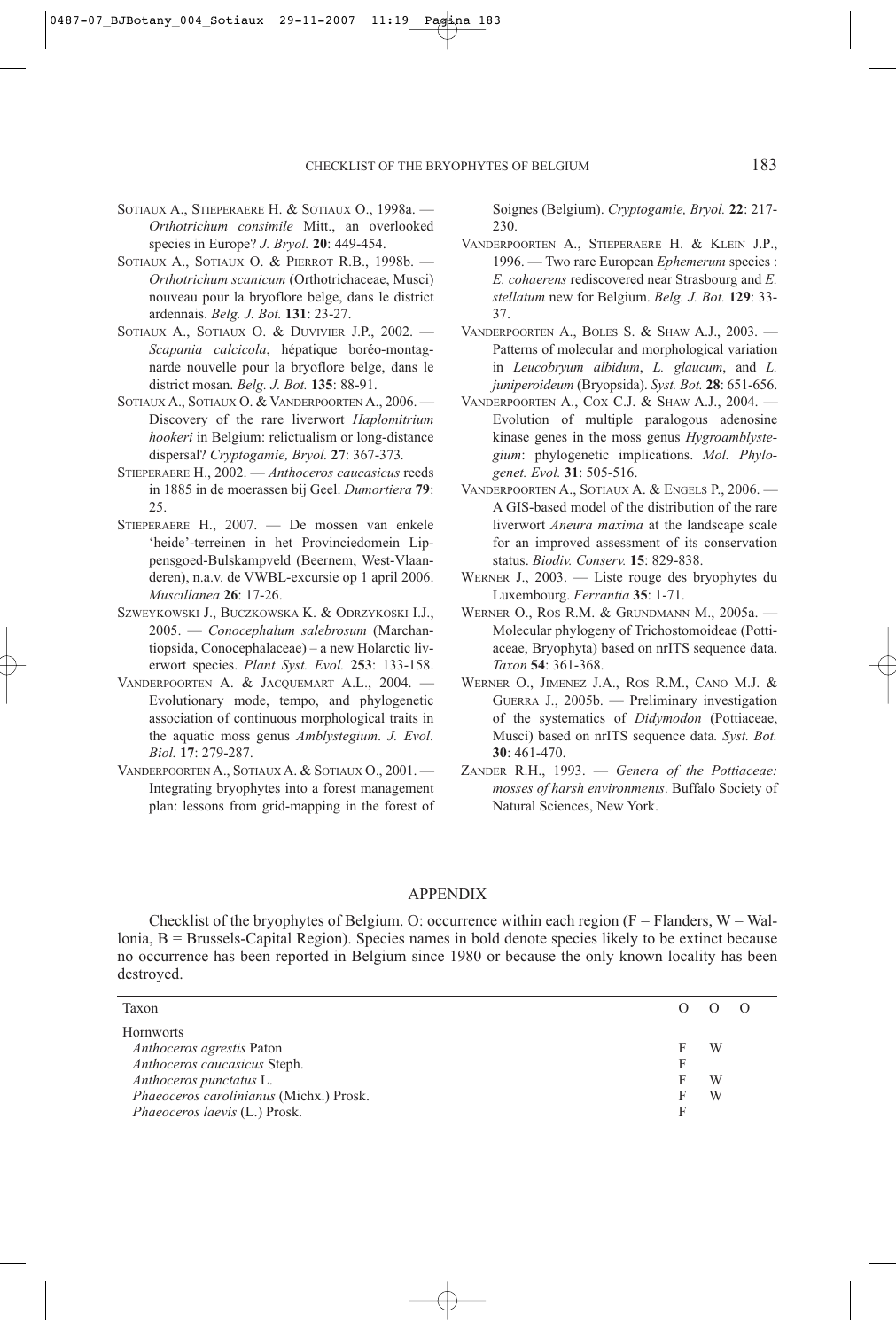| Liverworts                                                                               |           |        |   |
|------------------------------------------------------------------------------------------|-----------|--------|---|
| Anastrophyllum minutum (Schreb.) R.M.Schust.                                             | F         | W      |   |
| Aneura maxima (Schiffn.) Steph.                                                          | F         | W      |   |
| <i>Aneura pinguis</i> (L.) Dumort.                                                       | F         | W      | Β |
| Apometzgeria pubescens (Schrank) Kuwah.                                                  |           | W      |   |
| Barbilophozia attenuata (Mart.) Loeske                                                   | F         | W      |   |
| Barbilophozia barbata (Schmidel ex Schreb.) Loeske                                       | F         | W      |   |
| Barbilophozia floerkei (F.Weber & D.Mohr) Loeske                                         | F         | W      |   |
| Barbilophozia hatcheri (A.Evans) Loeske                                                  | F         | W      |   |
| Barbilophozia kunzeana (Huebener) Müll.Frib.                                             | F         | W      |   |
| Bazzania flaccida (Dumort.) Grolle                                                       |           | W      |   |
| Bazzania trilobata (L.) S.F.Gray                                                         | F<br>F    | W      |   |
| Blasia pusilla L.                                                                        | F         | W<br>W | Β |
| Blepharostoma trichophyllum (L.) Dumort.<br>Calypogeia arguta Nees & Mont.               | F         | W      | Β |
| Calypogeia azurea Stotler & Crotz                                                        | F         | W      | Β |
| Calypogeia fissa (L.) Raddi                                                              | F         | W      | B |
| Calypogeia integristipula Steph.                                                         | F         | W      |   |
| Calypogeia muelleriana (Schiffn.) Müll.Frib.                                             | F         | W      | Β |
| Calypogeia neesiana (C.Mass. & Carestia.) Müll.Frib.                                     | F         | W      |   |
| Calypogeia sphagnicola (Arnell. & J.Perss.) Warnst. & Loeske                             | F         |        |   |
| Calypogeia suecica (Arnell & J.Perss.) Müll.Frib.                                        |           | W      |   |
| Cephalozia bicuspidata (L.) Dumort.                                                      | F         | W      | B |
| Cephalozia catenulata (Huebener) Lindb.                                                  |           | W      |   |
| Cephalozia connivens (Dicks.) Lindb.                                                     | F         | W      |   |
| Cephalozia lunulifolia (Dumort.) Dumort.                                                 | F         | W      |   |
| Cephalozia macrostachya Kaal.                                                            | F         |        |   |
| Cephalozia pleniceps (Austin) Lindb.                                                     | F         | W      |   |
| Cephaloziella baumgartneri Schiffn.                                                      |           | W      |   |
| Cephaloziella divaricata (Sm.) Schiffn.                                                  | F         | W      | В |
| Cephaloziella elachista (J.B.Jack ex Gottsche & Rabenh.) Schiffn.                        | F         | W      |   |
| Cephaloziella hampeana (Nees) Schiffn.                                                   | F         | W      |   |
| Cephaloziella rubella (Nees) Warnst.                                                     | F         | W      | B |
| Cephaloziella stellulifera (Taylor ex Spruce) Schiffn.                                   | F         | W      |   |
| Chiloscyphus pallescens (Ehrh. ex Hoffm.) Dumort.                                        | F         | W      |   |
| Chiloscyphus polyanthos (L.) Corda                                                       | F         | W      | B |
| Cladopodiella fluitans (Nees) H.Buch.                                                    | F         | W      |   |
| Cladopodiella francisci (Hook.) Jörg.                                                    | F         | W      |   |
| Cololejeunea calcarea (Libert) Schiffn.                                                  |           | W      |   |
| Cololejeunea minutissima (Sm.) Schiffn.<br>Cololejeunea rossettiana (C.Massal.) Schiffn. | F         | W<br>W |   |
| Conocephalum conicum (L.) Dumort.                                                        | F         | W      | B |
| Conocephalum salebrosum Szweykowski, Buczkowska & Odrzykoski                             | F         | W      |   |
| Diplophyllum albicans (L.) Dumort.                                                       | F         | W      | B |
| Diplophyllum obtusifolium (Hook.) Dumort.                                                | ${\bf F}$ | W      | B |
| Douinia ovata (Dicks.) H.Buch                                                            |           | W      |   |
| Fossombronia foveolata Lindb.                                                            | F         | W      |   |
| Fossombronia incurva Lindb.                                                              | F         | W      |   |
| Fossombronia pusilla (L.) Nees                                                           | F         | W      | Β |
| Fossombronia wondraczekii (Corda) Lindb.                                                 | F         | W      | B |
| Frullania dilatata (L.) Dumort.                                                          | F         | W      | Β |
| Frullania fragilifolia (Taylor) Gottsche et al.                                          |           | W      |   |
| Frullania tamarisci (L.) Dumort.                                                         | F         | W      |   |
| Gymnocolea inflata (Huds.) Dumort.                                                       | F         | W      | B |
| Haplomitrium hookeri (Sm.) Nees                                                          |           | W      |   |
| Harpanthus flotovianus (Nees) Nees                                                       | F         |        |   |
| Harpanthus scutatus (F. Weber & D. Mohr) Spruce                                          |           | W      |   |
| Jamesoniella autumnalis (DC.) Steph.                                                     |           | W      |   |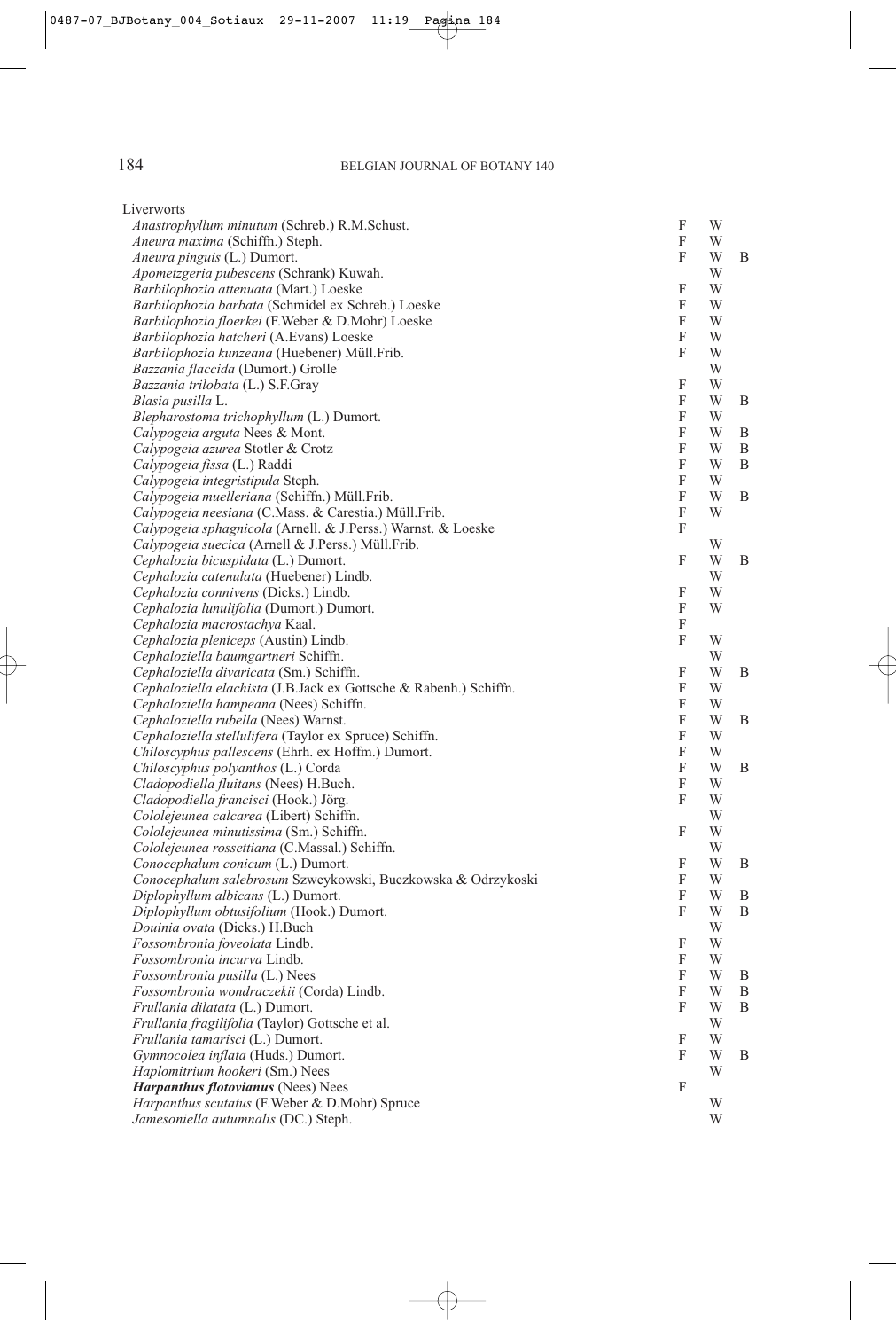| Jungermannia atrovirens Dumort.                    |                           | W |   |
|----------------------------------------------------|---------------------------|---|---|
| Jungermannia caespiticia Lindenb.                  | F                         | W |   |
| Jungermannia exsertifolia Steph.                   |                           | W |   |
| Jungermannia gracillima Sm.                        | F                         | W | В |
| Jungermannia hyalina Lyell                         | F                         | W |   |
| Jungermannia leiantha Grolle                       |                           | W |   |
| Jungermannia obovata Nees                          |                           | W |   |
| Jungermannia paroica (Schiffn.) Grolle             |                           | W |   |
| Jungermannia pumila With.                          |                           | W |   |
| Jungermannia sphaerocarpa Hook.                    |                           | W |   |
| Jungermannia subelliptica (Lindb. ex Kaal.) Levier |                           | W |   |
| <i>Kurzia pauciflora</i> (Dicks.) Grolle           | F                         | W |   |
| Kurzia sylvatica (A.Evans) Grolle                  | F                         | W |   |
| Kurzia trichoclados (Müll.Frib.) Grolle            |                           | W |   |
| Leiocolea badensis (Gottsche.) Jörg.               | F                         | W |   |
| Leiocolea collaris (Nees) Schljakov                | F                         | W |   |
| Leiocolea heterocolpos (Thed. ex Hartm.) H.Buch    |                           | W |   |
| Leiocolea turbinata (Raddi) H.Buch                 |                           | W |   |
| Lejeunea cavifolia (Ehrh.) Lindb.                  | F                         | W |   |
| Lejeunea lamacerina (Steph.) Schiffn.              |                           | W |   |
| Lepidozia reptans (L.) Dumort.                     | F                         | W | В |
| Lophocolea bidentata (L.) Dumort.                  | F                         | W | Β |
| Lophocolea heterophylla (Schrad.) Dumort.          | F                         | W | Β |
| Lophocolea minor Nees                              | F                         | W |   |
| Lophocolea semiteres (Lehm.) Mitt.                 | F                         | W | B |
| Lophozia bicrenata (Schmidel ex Hoffm.) Dumort.    | F                         | W | B |
| Lophozia capitata (Hook.) Macoun                   | F                         | W |   |
| Lophozia excisa (Dicks.) Dumort.                   | $\boldsymbol{\mathrm{F}}$ | W |   |
| Lophozia grandiretis (Lindb. ex Kaal.) Schiffn.    | F                         | W |   |
| Lophozia incisa (Schrad.) Dumort.                  | F                         | W |   |
| Lophozia longidens (Lindb.) Macoun                 |                           | W |   |
| Lophozia longiflora (Nees) Schiffn.                |                           | W |   |
| Lophozia obtusa (Lindb.) A.Evans                   |                           | W |   |
| Lophozia perssonii H.Buch & S.W.Arnell             | F                         | W |   |
|                                                    |                           | W |   |
| Lophozia sudetica (Nees ex Huebener) Grolle        | F                         | W |   |
| Lophozia ventricosa (Dicks.) Dumort.               |                           | W |   |
| Lophozia wenzelii (Nees) Steph.                    |                           |   |   |
| Lunularia cruciata (L.) Lindb.                     | F                         | W | В |
| Marchantia polymorpha L.                           | F                         | W | B |
| Marsupella emarginata (Ehrh.) Dumort.              | F                         | W |   |
| Marsupella funckii (F.Weber & D.Mohr) Dumort.      | F                         | W |   |
| Marsupella sphacelata (Gies. ex Lindenb.) Dumort.  |                           | W |   |
| Marsupella sprucei (Limpr.) Bernet                 |                           | W |   |
| Metzgeria conjugata Lindb.                         |                           | W |   |
| <i>Metzgeria furcata</i> (L.) Dumort.              | F                         | W | B |
| Metzgeria temperata Kuwah.                         | $\boldsymbol{\mathrm{F}}$ | W |   |
| Metzgeria violacea (Ach.) Dumort.                  | F                         | W |   |
| Microlejeunea ulicina (Taylor) A.Evans             | F                         | W | Β |
| Moerckia hibernica (Hook.) Gottsche                | F                         |   |   |
| Mylia anomala (Hook.) Gray                         | F                         | W |   |
| Mylia taylorii (Hook.) Gray                        |                           | W |   |
| Nardia compressa (Hook.) Gray                      | F                         | W |   |
| Nardia geoscyphus (De Not.) Lindb.                 | F                         | W | B |
| <i>Nardia insecta</i> Lindb.                       |                           | W |   |
| Nardia scalaris Gray                               | F                         | W | Β |
| Nowellia curvifolia (Dicks.) Mitt.                 | F                         | W | Β |
| Odontoschisma denudatum (Mart.) Dumort.            | F                         | W |   |
| Odontoschisma sphagni (Dicks.) Dumort.             | F                         | W |   |
|                                                    |                           |   |   |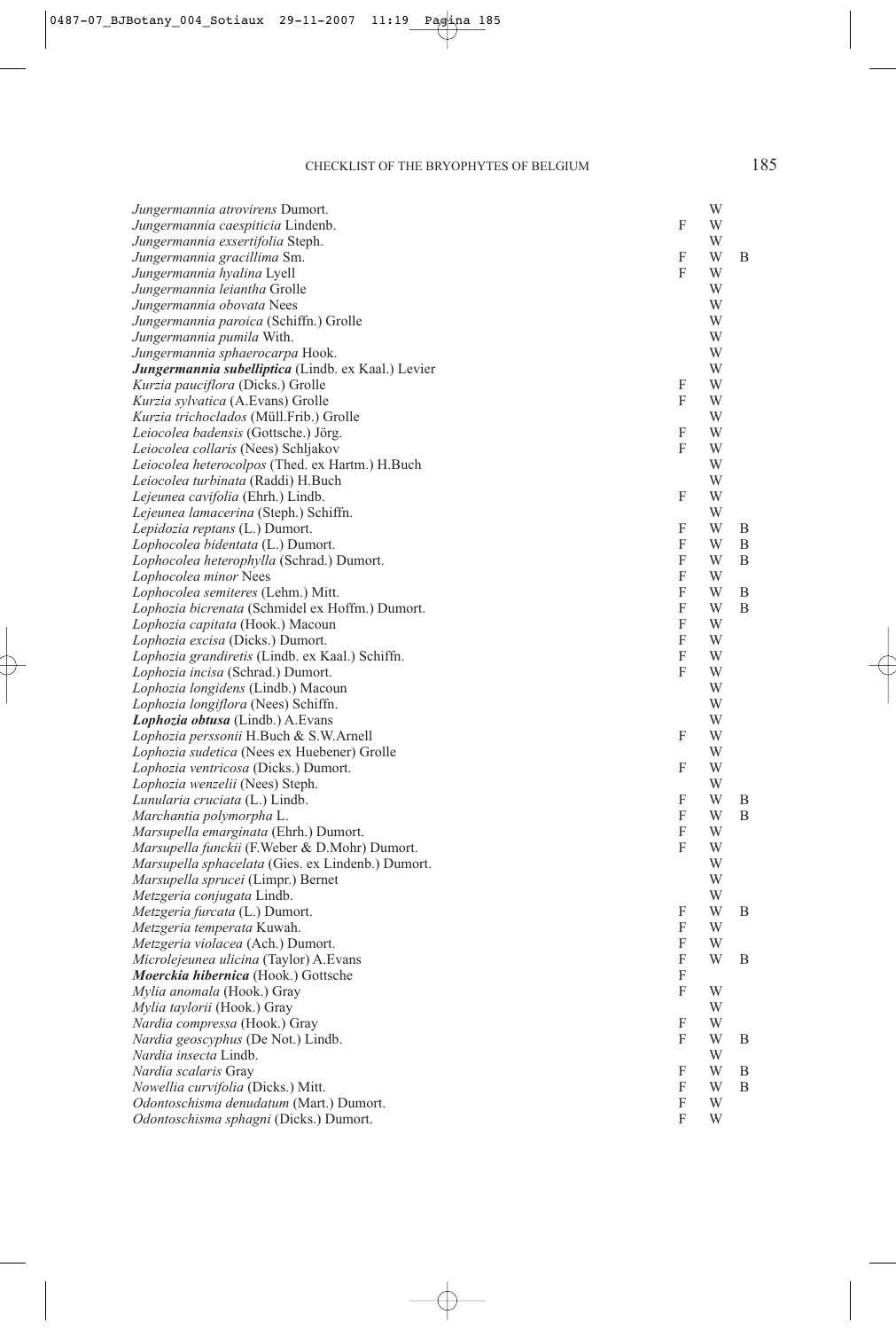| Pallavicinia lyellii (Hook.) Carruth.                   | F                         | W      |        |
|---------------------------------------------------------|---------------------------|--------|--------|
| Pedinophyllum interruptum (Nees) Kaal.                  |                           | W      |        |
| Pellia endiviifolia (Dicks.) Dumort.                    | F                         | W      | B      |
| Pellia epiphylla (L.) Corda                             | F                         | W      | B      |
| Pellia neesiana (Gottsche) Limpr.                       | F                         | W      |        |
| Plagiochila asplenioides (L. emend. Taylor) Dumort.     | F                         | W      | B      |
| Plagiochila bifaria (Sw.) Lindenb.                      |                           | W      |        |
| Plagiochila porelloides (Torrey ex Nees) Lindenb.       | F                         | W      | B      |
| <i>Plagiochila spinulosa</i> (Dicks.) Dumort.           |                           | W      |        |
| Porella arboris-vitae (With.) Grolle                    |                           | W      |        |
| Porella cordaeana (Huebener) Moore                      |                           | W      |        |
| Porella platyphylla (L.) Pfeiff.                        | F                         | W      | B      |
| Preissia quadrata (Scop.) Nees                          | F                         | W      |        |
| Ptilidium ciliare (L.) Hampe                            | F                         | W      |        |
| Ptilidium pulcherrimum (Weber) Vainio                   | F                         | W      | B      |
| Radula complanata (L.) Dumort.                          | F                         | W      | B      |
| Radula lindenbergiana Gottsche ex C.Hartm.              |                           | W      |        |
| Reboulia hemisphaerica (L.) Raddi                       | F                         | W      |        |
| Riccardia chamedryfolia (With.) Grolle                  | F                         | W      |        |
| Riccardia incurvata Lindb.                              | F                         | W      |        |
| Riccardia latifrons (Lindb.) Lindb.                     | F                         | W      |        |
| Riccardia multifida (L.) Gray                           | F                         | W      |        |
| Riccia beyrichiana Hampe ex Lehm.                       | F                         | W      |        |
| Riccia bifurca Hoffm.                                   | F                         | W      | B      |
| Riccia canaliculata Hoffm.                              | F                         | W      |        |
| Riccia cavernosa Hoffm.                                 | F<br>F                    | W      |        |
| <i>Riccia ciliata</i> Hoffm.                            |                           | W<br>W |        |
| Riccia ciliifera Link ex Lindenb.<br>Riccia fluitans L. | F                         | W      |        |
| Riccia glauca L.                                        | F                         | W      | B<br>B |
| Riccia huebeneriana Lindenb.                            | F                         | W      |        |
| Riccia rhenana Lorb. ex Müll.Frib.                      |                           | W      |        |
| Riccia sorocarpa Bisch.                                 | F                         | W      | B      |
| Riccia subbifurca Warnst. ex Croz.                      | F                         | W      | B      |
| Riccia warnstorfii Limpr. ex Warnst.                    | F                         | W      |        |
| <i>Ricciocarpos natans</i> (L.) Corda                   | F                         | W      |        |
| Scapania aequiloba (Schwägr.) Dumort.                   |                           | W      |        |
| Scapania aspera Bernet & M.Bern.                        |                           | W      |        |
| Scapania calcicola (Arnell & J.Perss.) Ingham           |                           | W      |        |
| Scapania compacta (A.Roth) Dumort.                      | F                         | W      |        |
| Scapania curta (Mart.) Dumort.                          | F                         | W      | B      |
| Scapania cuspiduligera (Nees) K.Müll.                   |                           | W      |        |
| Scapania irrigua (Nees) Nees                            | F                         | W      | B      |
| Scapania lingulata H.Buch                               |                           | W      |        |
| Scapania mucronata H.Buch                               |                           | W      |        |
| Scapania nemorea (L.) Grolle                            | $\boldsymbol{\mathrm{F}}$ | W      | B      |
| Scapania paludicola Loeske & Mül.Frib.                  | F                         | W      |        |
| Scapania scandica (Arnell & H.Buch) Macvicar            | F                         | W      |        |
| Scapania undulata (L.) Dumort.                          | F                         | W      |        |
| Southbya nigrella (De Not.) Henriq.                     |                           | W      |        |
| Sphaerocarpos michelii Bellardi                         | F                         | W      | B      |
| Sphaerocarpos texanus Austin                            | F                         | W      |        |
| Targionia hypophylla L.                                 | F                         | W      |        |
| Tetralophozia setiformis (Ehrh.) Schljakov              |                           | W      |        |
| Trichocolea tomentella (Ehrh.) Dumort.                  | F                         | W      |        |
| Tritomaria exsecta (Schmidel) Loeske                    |                           | W      |        |
| Tritomaria exsectiformis (Breidl.) Loeske               | F                         | W      |        |
| Tritomaria quinquedentata (Huds.) H.Buch                | F                         | W      |        |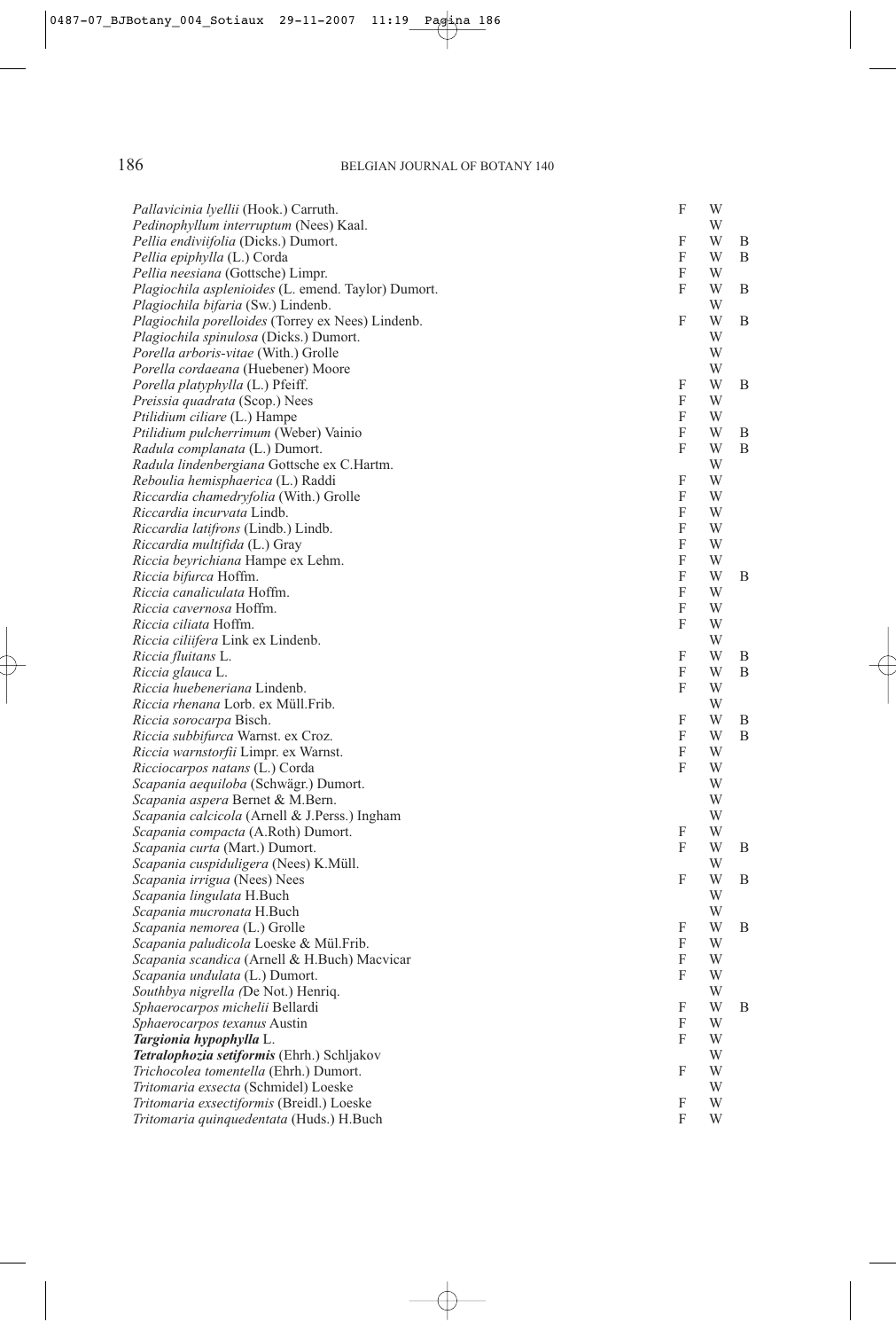| Mosses                                                                           |             |        |   |
|----------------------------------------------------------------------------------|-------------|--------|---|
| Abietinella abietina (Hedw.) M.Fleisch.                                          | F           | W      |   |
| Acaulon muticum (Hedw.) Müll.Hal.                                                | F           | W      | B |
| Acaulon triquetrum (Spruce) Müll.Hal.                                            |             | W      |   |
| Aloina aloides (Koch ex Schultz) Kindb.                                          | F           | W      | В |
| Aloina ambigua (Bruch & Schimp.) Limpr.                                          | F           | W      | Β |
| Aloina rigida (Hedw.) Limpr.                                                     | F           | W      |   |
| Amblystegium confervoides (Brid.) Schimp.                                        |             | W      |   |
| Amblystegium radicale (P.Beauv.) Schimp.                                         | F           | W      |   |
| Amblystegium serpens (Hedw.) Schimp.                                             | F           | W      | B |
| Amphidium mougeotii (Schimp.) Schimp.                                            |             | W      |   |
| Andreaea rothii F. Weber & D. Mohr                                               |             | W      |   |
| Andreaea rupestris Hedw.                                                         |             | W      |   |
| Anomobryum concinnatum (Spruce) Lindb.                                           |             | W      |   |
| Anomobryum julaceum (Schrad. ex P.Gaertn. et al.) Schimp.                        |             | W      |   |
| Anomodon attenuatus (Hedw.) Huebener                                             | F           | W      |   |
| Anomodon longifolius (Schleich. ex Brid.) Hartm.                                 |             | W      |   |
| Anomodon rostratus (Hedw.) Schimp.                                               |             | W      |   |
| Anomodon viticulosus (Hedw.) Hook. & Taylor                                      | F           | W      | В |
| Antitrichia curtipendula (Hedw.) Brid.                                           | F           | W      |   |
| Archidium alternifolium (Hedw.) Mitt.                                            | F           | W      |   |
| Atrichum angustatum (Brid.) Bruch & Schimp.                                      |             | W      |   |
| Atrichum tenellum (Röhl.) Bruch & Schimp.                                        | F           | W      |   |
| Atrichum undulatum (Hedw.) P.Beauv.                                              | F           | W      | В |
| Aulacomnium androgynum (Hedw.) Schwägr.<br>Aulacomnium palustre (Hedw.) Schwägr. | F<br>F      | W<br>W | B |
| Barbula convoluta Hedw.                                                          | F           | W      | Β |
| Barbula unguiculata Hedw.                                                        | F           | W      | Β |
| Bartramia halleriana Hedw.                                                       |             | W      |   |
| Bartramia ithyphylla Brid.                                                       | F           | W      |   |
| Bartramia pomiformis Hedw.                                                       | F           | W      |   |
| Brachytheciastrum velutinum (Hedw.) Ignatov & Huttunen                           | F           | W      | В |
| Brachythecium albicans (Hedw.) Schimp.                                           | F           | W      | Β |
| Brachythecium campestre (Müll.Hal.) Schimp.                                      |             | W      |   |
| Brachythecium glareosum (Bruch ex Spruce) Schimp.                                | F           | W      | B |
| Brachythecium laetum (Brid.) Schimp.                                             |             | W      |   |
| Brachythecium mildeanum (Schimp.) Schimp.                                        | F           | W      | B |
| Brachythecium rivulare Schimp.                                                   | F           | W      | B |
| Brachythecium rutabulum (Hedw.) Schimp.                                          | F           | W      | Β |
| Brachythecium salebrosum (Hoffm. ex F.Weber & D.Mohr) Schimp.                    | F           | W      | B |
| Brachythecium tommasinii (Sendtn. ex Boulay) Ignatov & Huttunen                  |             | W      |   |
| Breidleria pratensis (W.D.J.Koch ex Spruce) Loeske                               |             | W      |   |
| Breutelia chrysocoma (Hedw.) Lindb.                                              |             | W      |   |
| Bryoerythrophyllum ferruginascens (Stirt.) Giacom.                               |             | W      |   |
| Bryoerythrophyllum recurvirostrum (Hedw.) P.C.Chen                               | F           | W      | B |
| Bryum algovicum Sendtn. ex Müll.Hal.                                             | $\mathbf F$ | W      |   |
| Bryum alpinum Huds. ex With.                                                     | F           | W      |   |
| Bryum archangelicum Bruch & Schimp.                                              | F           | W      |   |
| Bryum argenteum Hedw.                                                            | F           | W      | Β |
| Bryum bornholmense Wink. & R.Ruthe                                               | F           | W      |   |
| Bryum caespiticium Hedw.                                                         | F           | W      | Β |
| Bryum canariense Brid.                                                           |             | W      |   |
| Bryum capillare Hedw.                                                            | F           | W      | Β |
| Bryum creberrimum Taylor                                                         | F           | W      |   |
| Bryum cyclophyllum (Schwägr.) Bruch & Schimp.                                    | F           |        |   |
| Bryum demaretianum Arts                                                          | F           |        |   |
| Bryum dichotomum Hedw.                                                           | F           | W      | B |
| Bryum donianum Grev.                                                             |             | W      |   |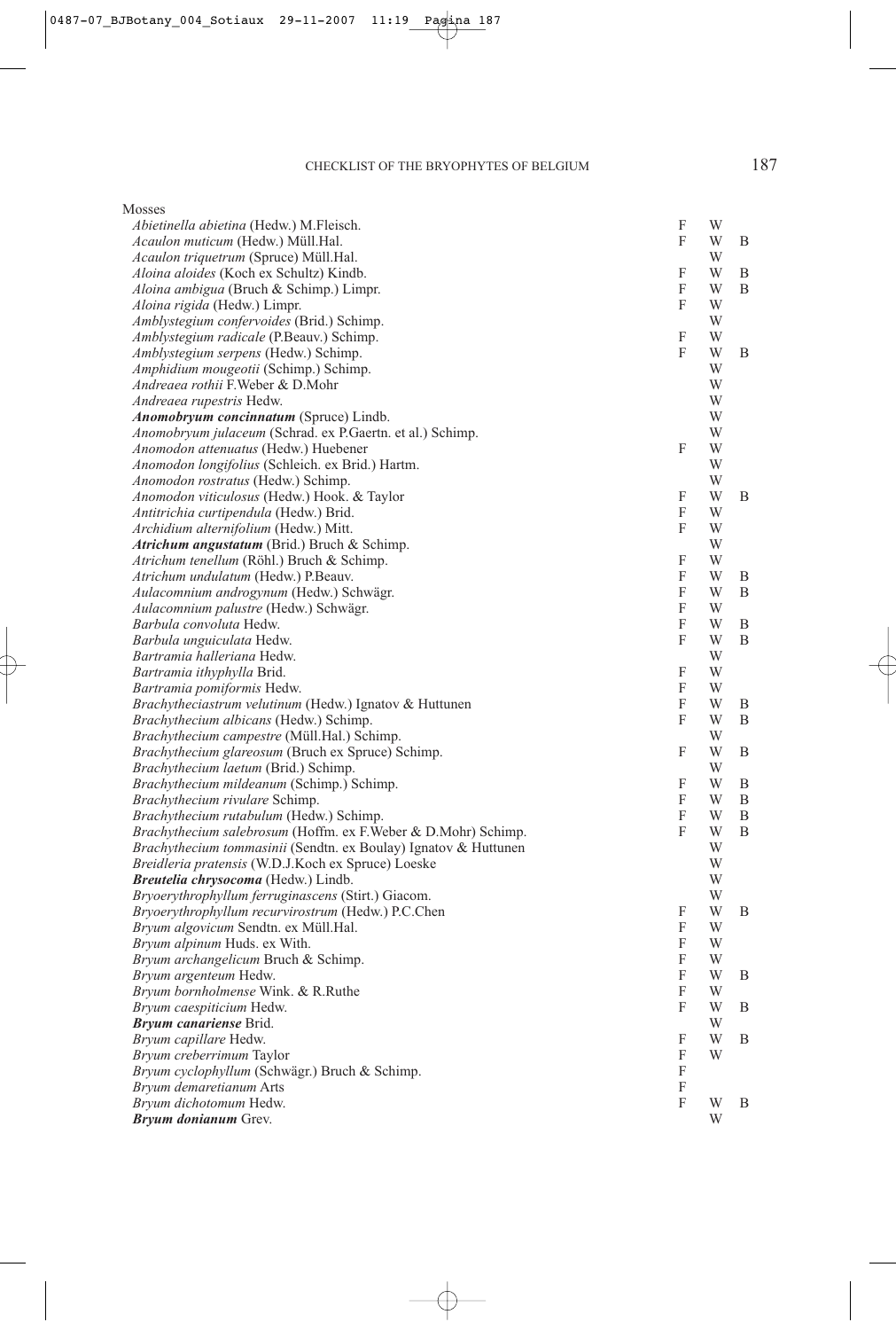| Bryum dyffrynense Holyoak                                  | $\boldsymbol{\mathrm{F}}$ |   |   |
|------------------------------------------------------------|---------------------------|---|---|
| Bryum elegans Nees                                         |                           | W |   |
| Bryum funckii Schwägr.                                     |                           | W |   |
| Bryum gemmiferum R. Wilczek & Demaret                      | F                         | W | B |
| Bryum gemmilucens R. Wilczek & Demaret                     | F                         | W |   |
| Bryum gemmiparum De Not.                                   |                           | W |   |
| Bryum intermedium (Brid.) Blandow                          | F                         | W |   |
| Bryum klinggraeffii Schimp.                                | F                         | W | B |
| Bryum knowltonii Barnes                                    | F                         |   |   |
| Bryum kunzei Hornsch.                                      |                           | W |   |
| Bryum mildeanum Jur.                                       | F                         | W |   |
| Bryum moravicum Podp.                                      | F                         | W | B |
| Bryum muehlenbeckii Bruch & Schimp.                        |                           | W |   |
| <b>Bryum neodamense Itzigs.</b>                            | F                         |   |   |
| Bryum pallens Sw. ex anon.                                 | F                         | W | B |
| Bryum pallescens Schleich. ex Schwägr.                     | F                         | W |   |
| Bryum pseudotriquetrum (Hedw.) P.Gaertn. et al.            | F                         | W | B |
| Bryum radiculosum Brid.                                    | F                         | W | B |
| Bryum rubens Mitt.                                         | F                         | W | B |
| <i>Bryum ruderale</i> Crundw. & Nyholm                     | F                         | W | B |
| Bryum sauteri Bruch & Schimp.                              | F                         | W |   |
| Bryum subapiculatum Hampe                                  | F                         | W | B |
| Bryum tenuisetum Limpr.                                    | F                         | W |   |
| Bryum torquescens Bruch & Schimp.                          |                           | W |   |
| <b>Bryum turbinatum</b> (Hedw.) Turner                     |                           | W |   |
| Bryum uliginosum (Brid.) Bruch & Schimp.                   | F                         | W |   |
| <i>Bryum violaceum</i> Crundw. & Nyholm                    | F                         | W |   |
| <i>Bryum warneum</i> (Röhl.) Brid.                         | F                         |   |   |
| Bryum weigelii Spreng.                                     | F                         | W |   |
| Buxbaumia aphylla Hedw.                                    | F                         | W |   |
| Calliergon cordifolium (Hedw.) Kindb.                      | F                         | W |   |
| Calliergon giganteum (Schimp.) Kindb.                      | F                         | W |   |
| Calliergonella cuspidata (Hedw.) Loeske                    | F                         | W | B |
| Calliergonella lindbergii (Mitt.) Hedenäs                  | F                         | W | B |
| Campyliadelphus chrysophyllus (Brid.) R.S.Chopra           | F                         | W | B |
| Campyliadelphus elodes (Lindb.) Kanda                      | F                         | W |   |
| Campylium protensum (Brid.) Kindb.                         | F                         | W |   |
| Campylium stellatum (Hedw.) Lange & C.E.O.Jensen           | F                         | W |   |
| Campylophyllum calcareum (Crundw. & Nyholm) Hedenäs        | F                         | W |   |
| <b>Campylopus brevipilus Bruch &amp; Schimp.</b>           | F                         |   |   |
| Campylopus flexuosus (Hedw.) Brid.                         | F                         | W | B |
| <i>Campylopus fragilis</i> (Brid.) Bruch & Schimp.         | F                         | W |   |
| Campylopus introflexus (Hedw.) Brid.                       | F                         | W | B |
| Campylopus pilifer Brid.                                   | $\boldsymbol{\mathrm{F}}$ |   |   |
| Campylopus pyriformis (Schultz) Brid.                      | F                         | W | B |
| Campylopus subulatus Schimp. ex Milde                      |                           | W |   |
| Campylostelium saxicola (F.Weber & D.Mohr) Bruch & Schimp. |                           | W |   |
| Catoscopium nigritum (Hedw.) Brid.                         | F                         | W |   |
| Ceratodon conicus (Hampe) Lindb.                           |                           | W |   |
| Ceratodon purpureus (Hedw.) Brid.                          | F                         | W | B |
| Cinclidium stygium Sw.                                     |                           | W |   |
| Cinclidotus aquaticus (Hedw.) Bruch & Schimp.              |                           | W |   |
| Cinclidotus danubicus Schiffn. & Baumgartner               | F                         | W |   |
| Cinclidotus fontinaloides (Hedw.) P.Beauv.                 | F                         | W | B |
| Cinclidotus riparius (Host ex Brid.) Arn.                  | F                         | W |   |
| Cirriphyllum crassinervium (Taylor) Loeske & M.Fleisch.    | F                         | W | B |
| Cirriphyllum piliferum (Hedw.) Grout                       | F                         | W | B |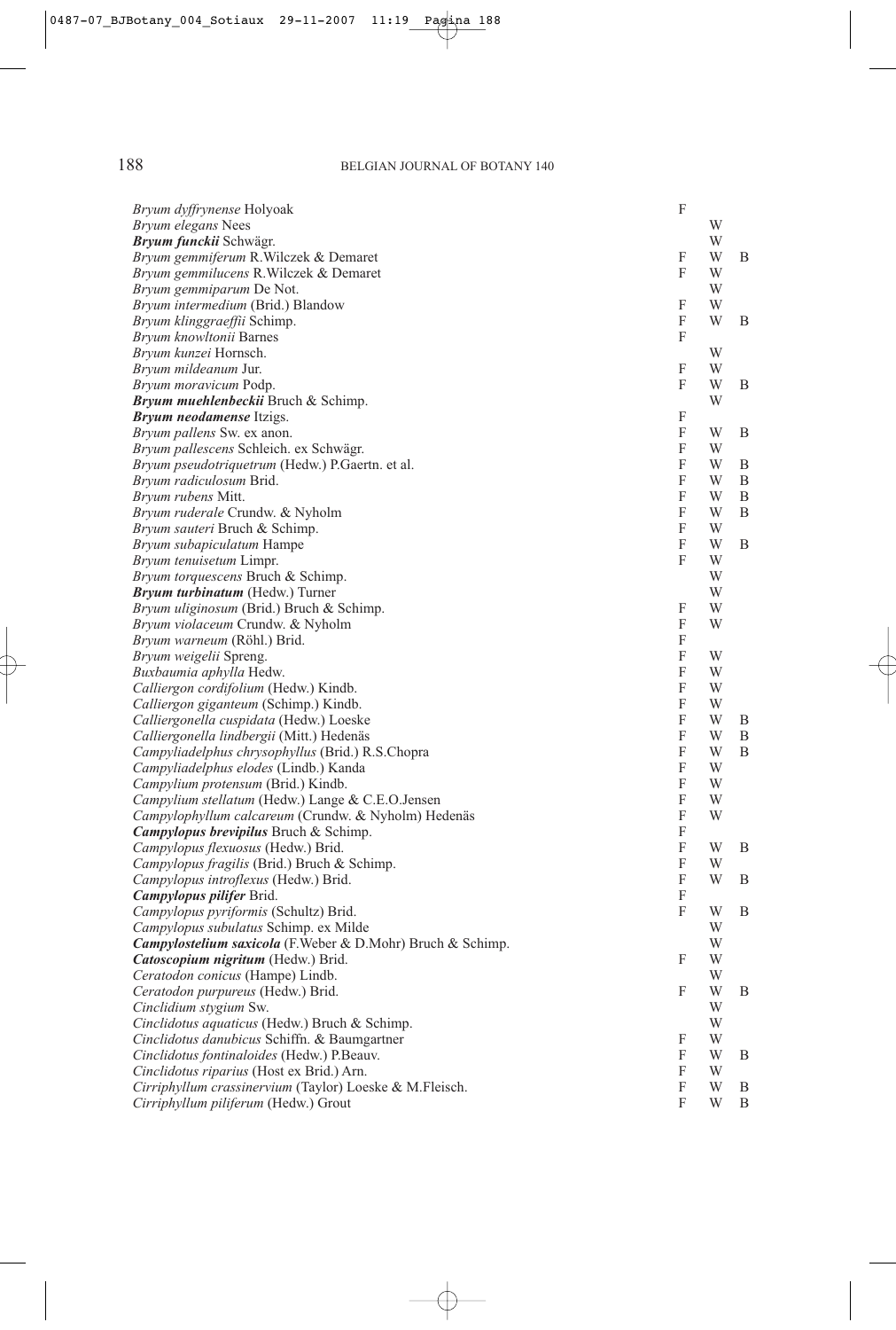| Cleistocarpidium palustre (Bruch & Schimp) Ochyra & Bednarek-Ochyra | F                         | W |   |
|---------------------------------------------------------------------|---------------------------|---|---|
| Climacium dendroides (Hedw.) F. Weber & D. Mohr                     | F                         | W | Β |
| Conardia compacta (Müll.Hal.) H.Rob.                                |                           | W |   |
| Coscinodon cribrosus (Hedw.) Spruce                                 |                           | W |   |
| Cratoneuron filicinum (Hedw.) Spruce                                | F                         | W | Β |
| Crossidium squamiferum (Viv.) Jur.                                  |                           | W |   |
| Cryphaea heteromalla (Hedw.) D.Mohr                                 | F                         | W | Β |
| Ctenidium molluscum (Hedw.) Mitt.                                   | F                         | W | B |
| Cynodontium bruntonii (Sm.) Bruch & Schimp.                         |                           | W |   |
| Cynodontium polycarpon (Hedw.) Schimp.                              |                           | W |   |
| Cynodontium strumiferum (Hedw.) Lindb.                              |                           | W |   |
| Dialytrichia fragilifolia (Bizot & J.Roux) F.Lara                   |                           | W |   |
| Dialytrichia mucronata (Brid.) Broth.                               |                           | W |   |
| Dichodontium flavescens (Dicks.) Lindb.                             |                           | W |   |
| Dichodontium palustre (Dicks.) M.Stech                              |                           | W |   |
| Dichodontium pellucidum (Hedw.) Schimp.                             |                           | W | B |
| Dicranella cerviculata (Hedw.) Schimp.                              | F                         | W | Β |
| Dicranella heteromalla (Hedw.) Schimp.                              | F                         | W | Β |
| Dicranella rufescens (Dicks.) Schimp.                               | F                         | W | Β |
| Dicranella schreberiana (Hedw.) Dixon                               | F                         | W | Β |
| Dicranella staphylina H. Whitehouse                                 | F                         | W | Β |
| Dicranella subulata (Hedw.) Schimp.                                 |                           | W |   |
| Dicranella varia (Hedw.) Schimp.                                    | F                         | W | Β |
| Dicranodontium denudatum (Brid.) E.Britton                          |                           | W |   |
| Dicranoweisia cirrata (Hedw.) Lindb.                                | F                         | W | Β |
| Dicranum bonjeanii De Not.                                          | F                         | W |   |
| Dicranum flagellare Hedw.                                           | F                         | W |   |
| Dicranum fulvum Hook.                                               |                           | W |   |
| Dicranum fuscescens Sm.                                             |                           | W |   |
| Dicranum majus Sm.                                                  | F                         | W | В |
| Dicranum montanum Hedw.                                             | F                         | W | Β |
| Dicranum polysetum Sw. ex anon.                                     | F                         | W |   |
| Dicranum scoparium Hedw.                                            | F                         | W | В |
| Dicranum spurium Hedw.                                              | F                         | W |   |
| Dicranum tauricum Sapjegin                                          | F                         | W | Β |
| Dicranum undulatum Schrad. ex Brid.                                 |                           | W |   |
| Dicranum viride (Sull. & Lesq.) Lindb.                              |                           | W |   |
| Didymodon acutus (Brid.) K.Saito                                    | F                         | W |   |
| Didymodon australasiae (Hook. & Grev.) R.H.Zander                   | F                         | W |   |
| Didymodon cordatus Jur.                                             |                           | W |   |
| Didymodon fallax (Hedw.) R.H.Zander                                 | F                         | W | Β |
| Didymodon ferrugineus (Schimp. ex Besch.) M.O.Hill                  | F                         | W |   |
| Didymodon insulanus (De Not.) M.O.Hill                              | F                         | W | В |
| Didymodon luridus Hornsch.                                          | F                         | W | B |
| <i>Didymodon nicholsonii</i> Culm.                                  |                           | W |   |
| Didymodon rigidulus Hedw.                                           | F                         | W | B |
| Didymodon sinuosus (Mitt.) Delogne                                  | $\boldsymbol{\mathrm{F}}$ | W | Β |
| Didymodon spadiceus (Mitt.) Limpr.                                  | F                         | W | Β |
| Didymodon tophaceus (Brid.) Lisa                                    | F                         | W | Β |
| Didymodon vinealis (Brid.) R.H.Zander                               | F                         | W | B |
| Diphyscium foliosum (Hedw.) D.Mohr                                  | F                         | W |   |
| Discelium nudum (Dicks.) Brid.                                      |                           | W |   |
| Distichium capillaceum (Hedw.) Bruch & Schimp.                      | F                         | W |   |
| Distichium inclinatum (Hedw.) Bruch & Schimp.                       |                           | W |   |
| Ditrichum flexicaule (Schwägr.) Hampe                               | F                         | W |   |
| Ditrichum gracile (Mitt.) Kuntze                                    | F                         | W |   |
| Ditrichum heteromallum (Hedw.) E.Britton                            | F                         | W | В |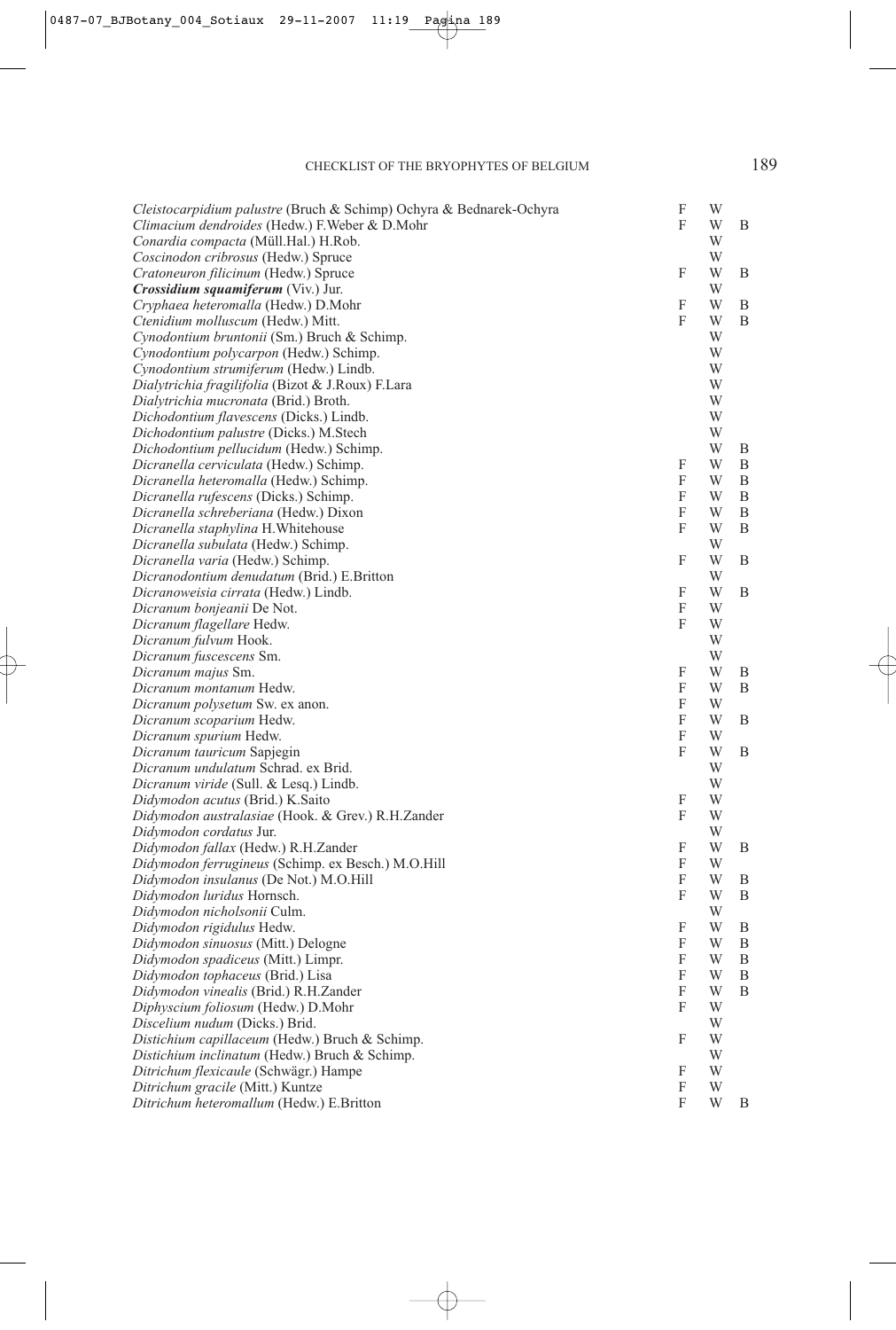| Ditrichum lineare (Sw.) Lindb.                        | F | W              |                          |
|-------------------------------------------------------|---|----------------|--------------------------|
| Ditrichum pallidum (Hedw.) Hampe                      | F | W              |                          |
| Ditrichum pusillum (Hedw.) Hampe                      | F | W              |                          |
| Drepanocladus aduncus (Hedw.) Warnst.                 | F | W              | B                        |
| Drepanocladus polygamus (Schimp.) Hedenäs             | F | W              |                          |
| Drepanocladus sendtneri (Schimp. ex H.Müll.) Warnst.  | F | W              |                          |
| Encalypta ciliata Hedw.                               |   | W              |                          |
| Encalypta streptocarpa Hedw.                          | F | W              | B                        |
| Encalypta vulgaris Hedw.                              | F | W              |                          |
| Entodon concinnus (De Not.) Paris                     | F | W              |                          |
| Entosthodon fascicularis (Hedw.) Müll.Hal             | F | W              |                          |
| Entosthodon muhlenbergii (Turner) Fife                |   | W              |                          |
| Entosthodon obtusus (Hedw.) Lindb.                    | F | W              |                          |
| <i>Entosthodon pulchellus</i> (H.Philib.) Brugués     |   | W              |                          |
| Ephemerum cohaerens (Hedw.) Hampe                     |   | W              |                          |
| Ephemerum minutissimum Lindb.                         | F | W              | B                        |
| <i>Ephemerum recurvifolium</i> (Dicks.) Boulay        |   | W              |                          |
| Ephemerum serratum (Hedw.) Hampe                      | F | W              |                          |
| Ephemerum sessile (Bruch) Müll.Hal.                   |   | W              |                          |
| <i>Ephemerum stellatum H.Philib.</i>                  |   |                | В                        |
| Eucladium verticillatum (With.) Bruch & Schimp.       | F | W              | B                        |
| Eurhynchiastrum pulchellum (Hedw.) Ignatov & Huttunen | F | W              |                          |
| Eurhynchium angustirete (Broth.) T.J.Kop.             |   | W              |                          |
| Eurhynchium striatum (Hedw.) Schimp.                  | F | W              | B                        |
| <i>Fissidens adianthoides Hedw.</i>                   | F | W              | B                        |
| <i>Fissidens arnoldii</i> R.Ruthe                     |   | W              |                          |
| Fissidens bryoides Hedw.                              | F | W              | B                        |
| <i>Fissidens celticus</i> Paton                       |   | W              |                          |
| Fissidens crassipes Wilson ex Bruch & Schimp.         | F | W              | B                        |
| <i>Fissidens dubius</i> P.Beauv.                      | F | W              | B                        |
| <i>Fissidens exilis</i> Hedw.                         | F | W              | B                        |
| Fissidens fontanus (Bach.Pyl.) Steud.                 | F | W              |                          |
| Fissidens gracilifolius Brugg.-Nann. & Nyholm         | F | W              | B                        |
| Fissidens monguillonii Thér.                          | F | W              |                          |
| Fissidens osmundoides Hedw.                           | F | W              |                          |
| Fissidens pusillus (Wilson) Milde                     | F | W              | B                        |
| Fissidens rivularis (Spruce) Schimp.                  |   | W              |                          |
| <i>Fissidens rufulus</i> Bruch & Schimp.              | F | W              |                          |
| <i>Fissidens taxifolius</i> Hedw.                     | F | W              | B                        |
| Fissidens viridulus (Sw. ex anon.) Wahlenb.           | F | W              | B                        |
| Fontinalis antipyretica Hedw.                         | F | W              |                          |
| Fontinalis squamosa Hedw.                             |   | W              |                          |
| Funaria hygrometrica Hedw.                            | F | W              | B                        |
| Grimmia atrata Miel. ex Hornsch.                      |   | W              |                          |
| Grimmia caespiticia (Brid.) Jur.                      |   | W              |                          |
| Grimmia crinita Brid.                                 | F | W              |                          |
| Grimmia decipiens (Schultz) Lindb.                    |   | W              |                          |
| Grimmia dissimulata E.Maier                           | F | $\overline{?}$ | $\overline{\phantom{a}}$ |
| Grimmia elongata Kaulf.                               |   | W              |                          |
| Grimmia hartmanii Schimp.                             |   | W              |                          |
| Grimmia laevigata (Brid.) Brid.                       |   | W              |                          |
| <i>Grimmia lisae</i> De Not.                          |   | W              |                          |
| Grimmia longirostris Hook.                            |   | W              |                          |
| Grimmia montana Bruch & Schimp.                       |   | W              |                          |
| Grimmia muehlenbeckii Schimp.                         |   | W              |                          |
| Grimmia orbicularis Bruch ex Wilson                   |   | W              |                          |
| Grimmia ovalis (Hedw.) Lindb.                         |   | W              |                          |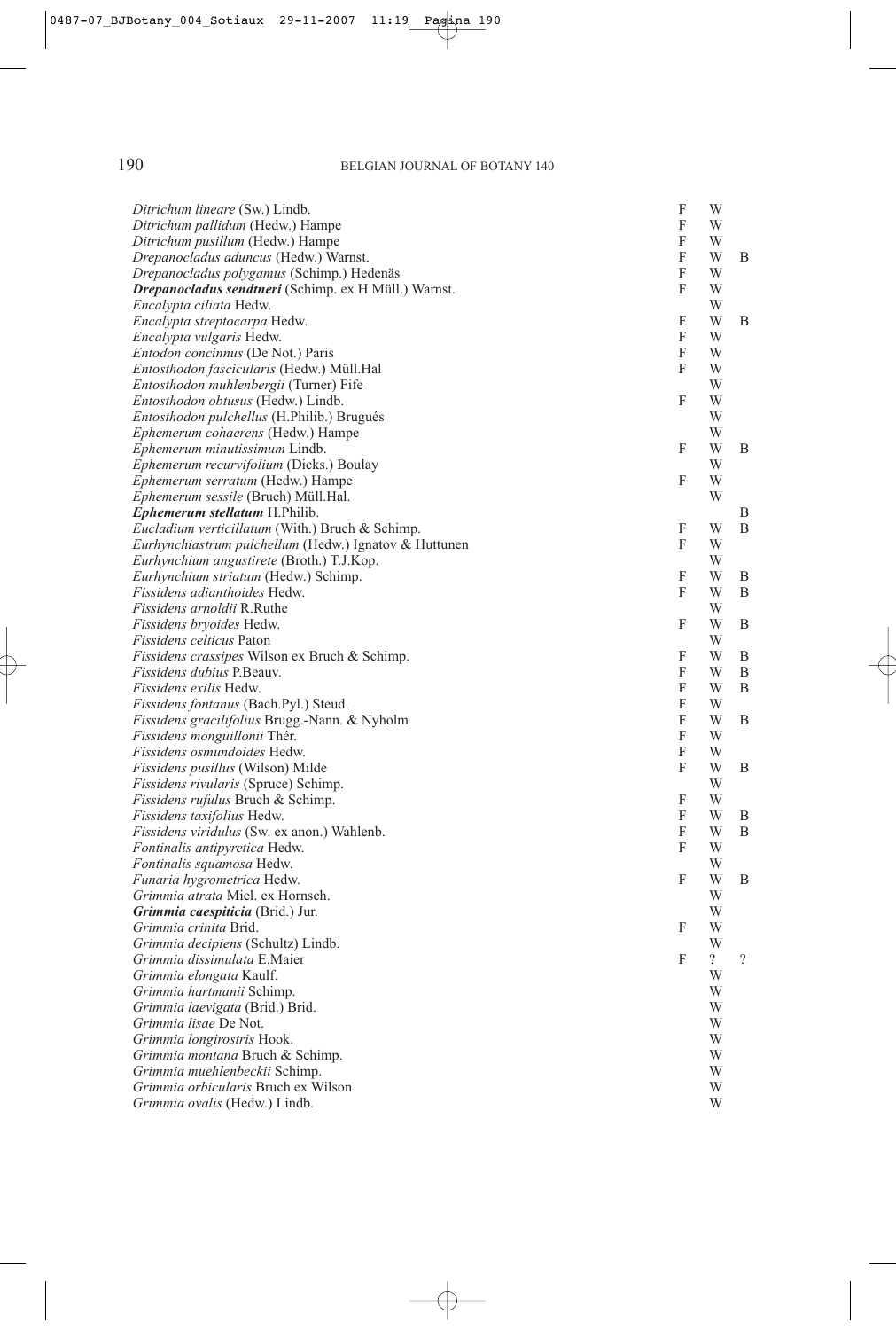| Grimmia pulvinata (Hedw.) Sm.                                                                                   | F                         | W      | B      |
|-----------------------------------------------------------------------------------------------------------------|---------------------------|--------|--------|
| Grimmia ramondii (Lam. & DC.) Margad.                                                                           |                           | W      |        |
| Grimmia tergestina Tomm. ex Bruch & Schimp.                                                                     |                           | W      |        |
| Grimmia torquata Drumm.                                                                                         |                           | W      |        |
| Grimmia trichophylla Grev.                                                                                      | F                         | W      |        |
| Gymnostomum aeruginosum Sm.                                                                                     |                           | W      |        |
| Gymnostomum calcareum Nees & Hornsch.                                                                           |                           | W      |        |
| Gymnostomum viridulum Brid.                                                                                     |                           | W      |        |
| Gyroweisia tenuis (Hedw.) Schimp.                                                                               | F                         | W      | B      |
| <i>Habrodon perpusillus</i> (De Not.) Lindb.                                                                    |                           | W      |        |
| <i>Hageniella micans</i> (Mitt.) B.C.Tan & Y.Jia                                                                |                           | W      |        |
| Hamatocaulis vernicosus (Mitt.) Hedenäs                                                                         | F                         | W      |        |
| <i>Hedwigia ciliata</i> (Hedw.) P.Beauv.                                                                        | F                         | W      |        |
| Hedwigia stellata Hedenäs                                                                                       |                           | W      |        |
| <i>Helodium blandowii</i> (F.Weber & D.Mohr.) Warnst.                                                           | F                         |        |        |
| Hennediella heimii (Hedw.) R.H.Zander                                                                           | F                         | W      |        |
| Herzogiella seligeri (Brid.) Z.Iwats.                                                                           | F                         | W      | B      |
| Heterocladium flaccidum (Schimp.) A.J.E.Smith                                                                   |                           | W      |        |
| Heterocladium heteropterum (Brid.) Schimp.                                                                      | F                         | W      |        |
| Homalia trichomanoides (Hedw.) Brid.                                                                            | F                         | W      | B      |
| <i>Homalothecium lutescens</i> (Hedw.) H.Rob.                                                                   | $\boldsymbol{\mathrm{F}}$ | W      | B      |
| Homalothecium sericeum (Hedw.) Schimp.                                                                          | F                         | W      | B      |
| Homomallium incurvatum (Schrad. ex Brid.) Loeske                                                                |                           | W<br>W |        |
| <i>Hookeria lucens</i> (Hedw.) Sm.                                                                              | F<br>F                    |        |        |
| Hygroamblystegium fluviatile (Hedw.) Loeske<br>Hygroamblystegium humile (P.Beauv.) Vanderp., Goffinet & Hedenäs | F                         | W<br>W |        |
|                                                                                                                 | $\boldsymbol{\mathrm{F}}$ | W      | B<br>B |
| Hygroamblystegium tenax (Hedw.) Jenn.                                                                           | F                         | W      | B      |
| Hygroamblystegium varium (Hedw.) Mönk.<br>Hygrohypnum eugyrium (Schimp.) Broth.                                 |                           | W      |        |
| <i>Hygrohypnum luridum</i> (Hedw.) Jenn.                                                                        | F                         | W      | B      |
| Hygrohypnum ochraceum (Turner ex Wilson) Loeske                                                                 | F                         | W      |        |
| <i>Hylocomiastrum pyrenaicum</i> (Spruce) M.Fleisch.                                                            |                           | W      |        |
| Hylocomiastrum umbratum (Hedw.) M.Fleisch.                                                                      |                           | W      |        |
| <i>Hylocomium splendens</i> (Hedw.) Schimp.                                                                     | F                         | W      |        |
| <i>Hymenostylium recurvirostrum</i> (Hedw.) Dixon                                                               |                           | W      |        |
| <i>Hyocomium armoricum</i> (Brid.) Wijk & Margad.                                                               |                           | W      |        |
| Hypnum andoi A.J.E.Smith                                                                                        | F                         | W      |        |
| Hypnum cupressiforme Hedw.                                                                                      | F                         | W      | B      |
| Hypnum imponens Hedw.                                                                                           | $\boldsymbol{\mathrm{F}}$ | W      |        |
| Hypnum jutlandicum Holmen & E.Warncke                                                                           | F                         | W      | B      |
| Hypnum pallescens (Hedw.) P.Beauv.                                                                              | F                         | W      |        |
| Isothecium alopecuroides (Lam. ex Dubois) Isov.                                                                 | F                         | W      | B      |
| Isothecium holtii Kindb.                                                                                        |                           | W      |        |
| Isothecium myosuroides Brid.                                                                                    | F                         | W      | B      |
| Kindbergia praelonga (Hedw.) Ochyra                                                                             | F                         | W      | B      |
| Leptobarbula berica (De Not.) Schimp.                                                                           | F                         | W      |        |
| Leptobryum pyriforme (Hedw.) Wilson                                                                             | F                         | W      |        |
| Leptodictyum riparium (Hedw.) Warnst.                                                                           | $\boldsymbol{\mathrm{F}}$ | W      | B      |
| Leptodontium flexifolium (Dicks.) Hampe                                                                         | F                         | W      |        |
| Leptodontium gemmascens (Mitt.) Braithw.                                                                        | F                         | W      |        |
| Leskea polycarpa Hedw.                                                                                          | $\boldsymbol{\mathrm{F}}$ | W      | B      |
| Leucobryum glaucum (Hedw.) Ångstr.                                                                              | F                         | W      | B      |
| Leucodon sciuroides (Hedw.) Schwägr.                                                                            | F                         | W      |        |
| Loeskeobryum brevirostre (Brid.) M.Fleisch.                                                                     | F                         | W      |        |
| Meesia triquetra (L. ex Jolycl.) Angstr.                                                                        |                           | W      |        |
| Microbryum curvicollum (Hedw.) R.H.Zander                                                                       | F                         | W      |        |
| Microbryum davallianum (Sm.) R.H.Zander                                                                         | $\boldsymbol{\mathrm{F}}$ | W      | B      |
|                                                                                                                 |                           |        |        |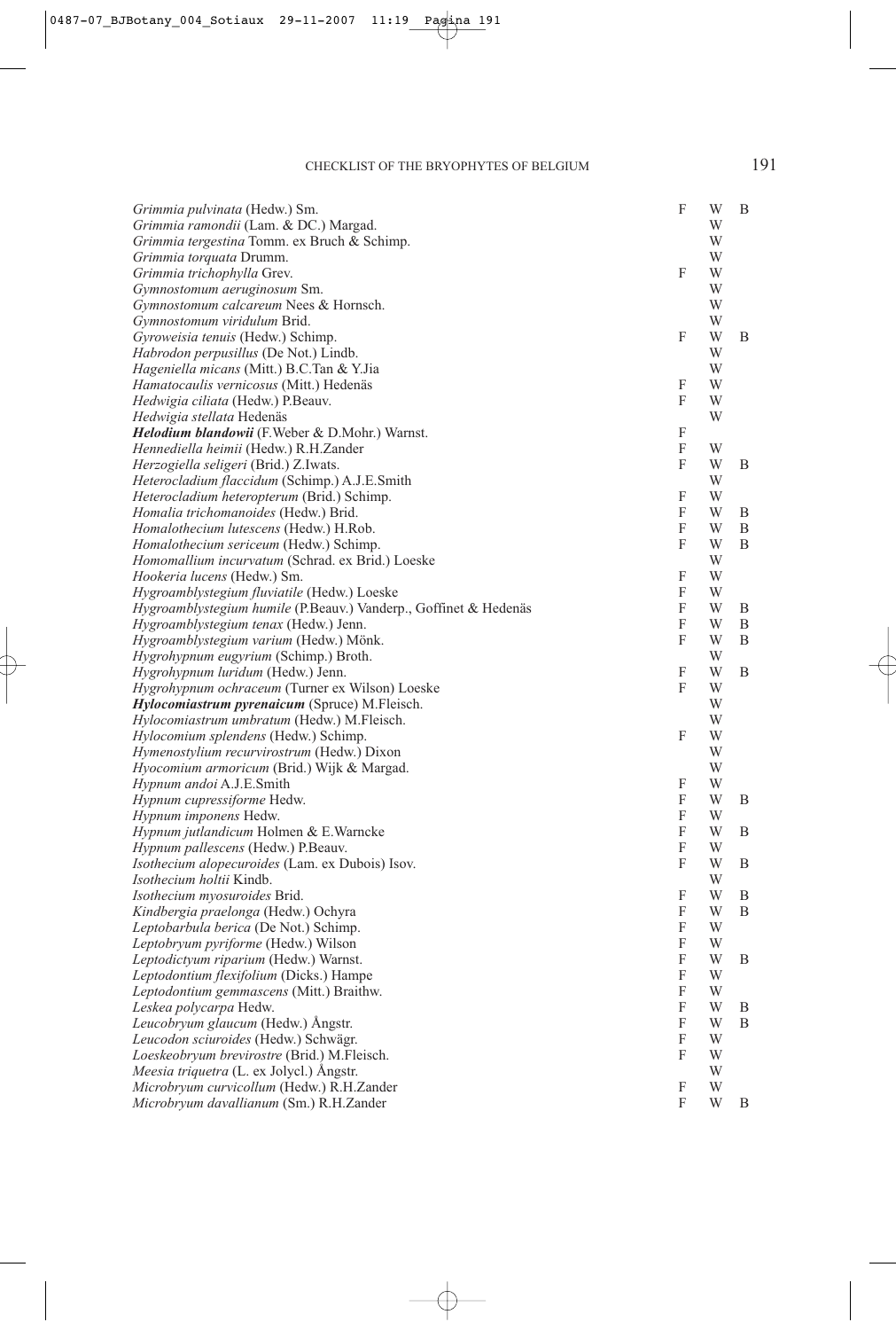# 192 BELGIAN JOURNAL OF BOTANY 140

| Microbryum floerkeanum (F.Weber & D.Mohr) Schimp.           | F            | W      |   |
|-------------------------------------------------------------|--------------|--------|---|
| Microbryum rectum (With.) R.H.Zander                        |              | W      |   |
| Microbryum starckeanum (Hedw.) R.H.Zander                   | F            | W      |   |
| Micromitrium tenerum (Bruch & Schimp.) Crosby               | F            |        |   |
| Mielichhoferia mielichhoferiana (Funck) Loeske              |              | W      |   |
| Mnium hornum Hedw.                                          | F            | W      | B |
| Mnium marginatum (Dicks.) P.Beauv.                          | F            | W      | B |
| Mnium stellare Hedw.                                        | $\mathbf{F}$ | W      | B |
| Neckera complanata (Hedw.) Huebener                         | F            | W      | B |
| Neckera crispa Hedw.                                        |              | W      |   |
| Neckera pumila Hedw.                                        |              | W      |   |
| Oligotrichum hercynicum (Hedw.) Lam. & DC.                  | F            | W      |   |
| Orthodontium lineare Schwägr.                               | F            | W      | B |
| Orthothecium intricatum (Hartm.) Schimp.                    |              | W      |   |
| Orthothecium rufescens (Dicks. ex Brid.) Schimp.            |              | W      |   |
| Orthotrichum affine Schrad. ex Brid.                        | F            | W      | B |
| Orthotrichum anomalum Hedw.                                 | F            | W      | B |
| Orthotrichum consimile Mitt.                                |              | W      |   |
| Orthotrichum cupulatum Hoffm. ex Brid.                      | F            | W      | B |
| Orthotrichum diaphanum Schrad. ex Brid.                     | F            | W      | B |
| Orthotrichum ibericum F.Lara & Mazimpaka                    | F            |        |   |
| Orthotrichum lyellii Hook. & Taylor                         | F            | W      | B |
| Orthotrichum obtusifolium Brid.                             | F            | W      | B |
| Orthotrichum pallens Bruch ex Brid.                         | F            | W      | B |
| Orthotrichum patens Bruch ex Brid.                          | F            | W      |   |
| Orthotrichum pulchellum Brunt.                              | $\mathbf{F}$ | W      | B |
| Orthotrichum pumilum Sw. ex anon.                           | F            | W      | B |
| Orthotrichum rivulare Turner                                |              | W      |   |
| Orthotrichum rogeri Brid.                                   |              | W      |   |
| Orthotrichum rupestre Schleich. ex Schwägr.                 | F            | W      |   |
| Orthotrichum scanicum Grönvall                              | F            | W<br>W |   |
| Orthotrichum schimperi Hammar<br>Orthotrichum shawii Wilson |              | W      |   |
| Orthotrichum speciosum Nees                                 | F            | W      |   |
| Orthotrichum sprucei Mont.                                  | F            | W      |   |
| Orthotrichum stramineum Hornsch. ex Brid.                   | F            | W      | B |
| Orthotrichum striatum Hedw.                                 | F            | W      | B |
| Orthotrichum tenellum Bruch ex Brid.                        | F            | W      | B |
| Oxyrrhynchium hians (Hedw.) Loeske                          | F            | W      | B |
| Oxyrrhynchium pumilum (Wilson) Loeske                       | F            | W      | B |
| Oxyrrhynchium schleicheri (R.Hedw.) Röll                    | F            | W      | B |
| Oxyrrhynchium speciosum (Brid.) Warnst.                     | F            | W      | B |
| Oxystegus tenuirostris (Hook. & Taylor) A.J.E.Sm.           |              | W      |   |
| Palustriella commutata (Hedw.) Ochyra                       | F            | W      |   |
| <i>Palustriella falcata</i> (Hedw.) Hedenäs                 | F            | W      |   |
| Paraleucobryum longifolium (Hedw.) Loeske                   |              | W      |   |
| Phascum cuspidatum Hedw.                                    | F            | W      | B |
| Philonotis arnellii Husn.                                   | F            | W      |   |
| Philonotis caespitosa Jur.                                  | F            | W      |   |
| Philonotis calcarea (Bruch & Schimp.) Schimp.               | F            | W      |   |
| Philonotis fontana (Hedw.) Brid.                            | F            | W      | B |
| Philonotis marchica (Hedw.) Brid.                           | F            | W      |   |
| Philonotis seriata Mitt.                                    |              | W      |   |
| Physcomitrella patens (Hedw.) Bruch & Schimp.               | F            | W      | B |
| Physcomitrium eurystomum Sendtn.                            | F            | W      |   |
| Physcomitrium pyriforme (Hedw.) Bruch & Schimp.             | F            | W      | B |
| Physcomitrium sphaericum (C.F.Ludw. ex Schkuhr) Brid.       | F            | W      |   |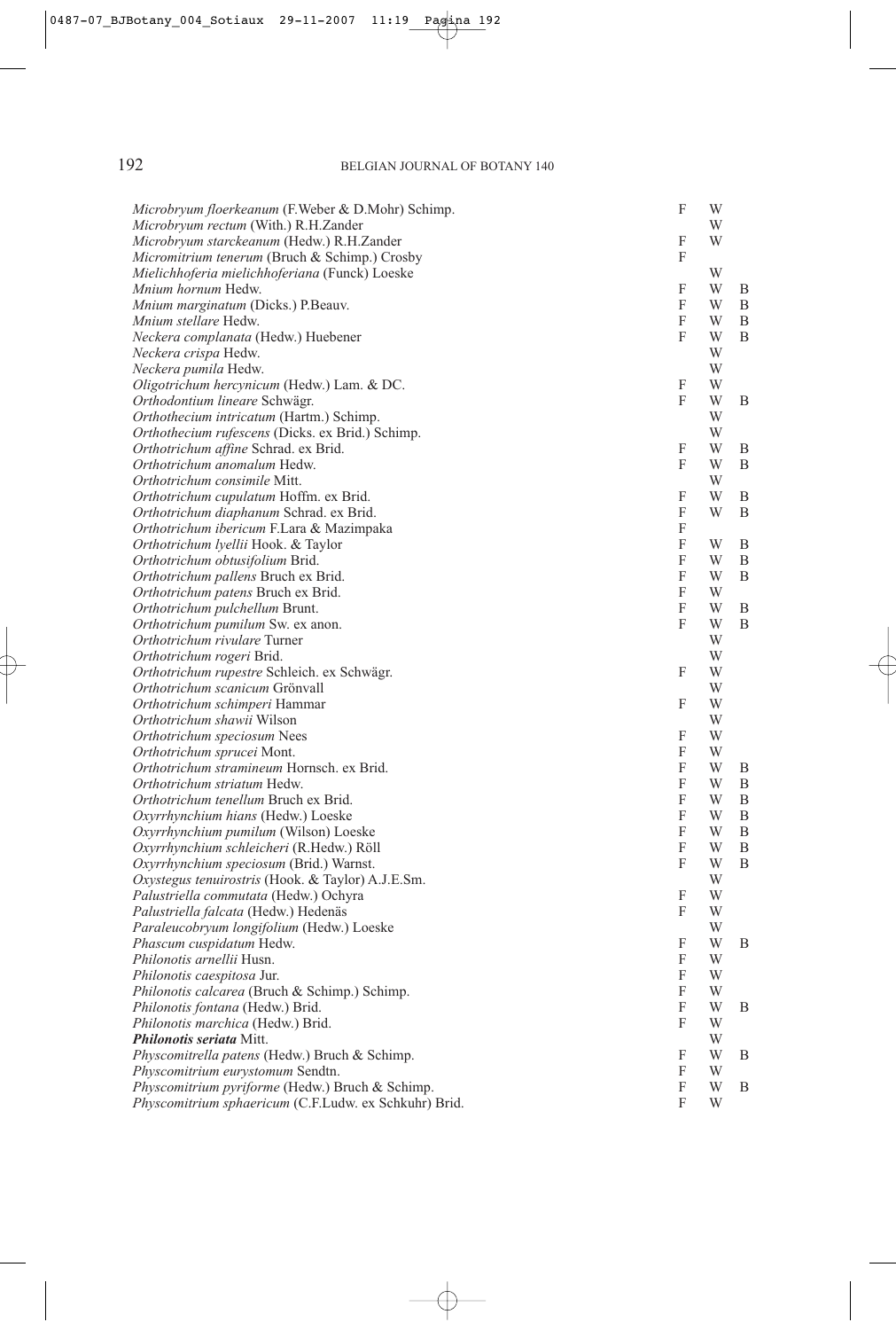| Plagiobryum zieri (Hedw.) Lindb.                          |   | W |   |
|-----------------------------------------------------------|---|---|---|
| Plagiomnium affine (Blandow ex Funck) T.J.Kop.            | F | W | B |
| Plagiomnium cuspidatum (Hedw.) T.J.Kop.                   | F | W | Β |
| Plagiomnium elatum (Bruch & Schimp.) T.J.Kop.             | F | W |   |
| Plagiomnium ellipticum (Brid.) T.J.Kop.                   | F | W | B |
| Plagiomnium medium (Bruch & Schimp.) T.J.Kop.             | F | W |   |
| Plagiomnium rostratum (Schrad.) T.J.Kop.                  | F | W | B |
| Plagiomnium undulatum (Hedw.) T.J.Kop.                    | F | W | B |
| Plagiopus oederianus (Sw.) H.A.Crum & L.E.Anderson        | F | W |   |
| Plagiothecium cavifolium (Brid.) Z.Iwats.                 | F | W | B |
| Plagiothecium curvifolium Schlieph. ex Limpr.             | F | W | B |
| Plagiothecium denticulatum (Hedw.) Schimp.                | F | W | B |
| Plagiothecium laetum Schimp.                              | F | W | B |
| Plagiothecium latebricola Schimp.                         | F | W |   |
| Plagiothecium nemorale (Mitt.) A.Jaeger                   | F | W | B |
| Plagiothecium succulentum (Wilson) Lindb.                 | F | W | B |
| Plagiothecium undulatum (Hedw.) Schimp.                   | F | W | B |
| <i>Plasteurhynchium striatulum</i> (Spruce) M.Fleisch.    | F | W | B |
| Platydictya jungermannioides (Brid.) H.A.Crum             |   | W |   |
| <i>Platygyrium repens</i> (Brid.) Schimp.                 | F | W | B |
| <i>Platyhypnidium riparioides</i> (Hedw.) Dixon           | F | W | B |
| <i>Pleuridium acuminatum Lindb.</i>                       | F | W | B |
| Pleuridium subulatum (Hedw.) Rabenh.                      | F | W | B |
| <i>Pleurochaete squarrosa</i> (Brid.) Lindb.              | F | W |   |
| Pleurozium schreberi (Willd. ex Brid.) Mitt.              | F | W | B |
| Pogonatum aloides (Hedw.) P.Beauv.                        | F | W | Β |
| <i>Pogonatum nanum</i> (Hedw.) P.Beauv.                   | F | W | B |
| Pogonatum urnigerum (Hedw.) P.Beauv.                      | F | W |   |
| Pohlia andalusica (Höhn.) Broth.                          |   | W |   |
| Pohlia annotina (Hedw.) Lindb.                            | F | W | B |
| <i>Pohlia bulbifera</i> (Warnst.) Warnst.                 | F | W |   |
| Pohlia camptotrachela (Renauld & Cardot) Broth.           | F | W |   |
| Pohlia cruda (Hedw.) Lindb.                               |   | W |   |
| Pohlia drummondii (Müll.Hal.) A.L.Andrews                 |   | W |   |
| Pohlia elongata Hedw.                                     |   | W |   |
| Pohlia flexuosa Hook.                                     | F | W |   |
| <i>Pohlia lescuriana</i> (Sull.) Ochi                     | F | W |   |
| <i>Pohlia lutescens</i> (Limpr.) H.Lindb.                 | F | W | B |
| <i>Pohlia melanodon</i> (Brid.) A.J.Shaw                  | F | W | B |
| Pohlia nutans (Hedw.) Lindb.                              | F | W | B |
| <i>Pohlia wahlenbergii</i> (F.Weber & D.Mohr) A.L.Andrews | F | W | B |
| Polytrichastrum alpinum (Hedw.) G.L.Sm.                   |   | W |   |
| Polytrichastrum formosum (Hedw.) G.L.Sm.                  | F | W | Β |
| Polytrichastrum longisetum (Sw. ex Brid.) G.L.Sm.         | F | W |   |
| Polytrichum commune Hedw.                                 | F | W |   |
| Polytrichum juniperinum Hedw.                             | F | W | Β |
| Polytrichum piliferum Hedw.                               | F | W | Β |
| Polytrichum strictum Menzies ex Brid.                     | F | W |   |
| Polytrichum uliginosum (Wallr.) Schriebl.                 | F | W |   |
| Protobryum bryoides (Dicks.) J.Guerra & M.J.Cano          | F | W | B |
| Pseudephemerum nitidum (Hedw.) Loeske                     | F | W | Β |
| Pseudobryum cinclidioides (Huebener) T.J.Kop.             | F | W |   |
| Pseudocalliergon lycopodioides (Brid.) Hedenäs            | F |   |   |
| Pseudocrossidium hornschuchianum (Schultz) R.H.Zander     | F | W | B |
| Pseudocrossidium revolutum (Brid.) R.H.Zander             | F | W | Β |
| Pseudoleskeella catenulata (Brid. ex Schrad.) Kindb.      |   | W |   |
| Pseudoleskeella nervosa (Brid.) Nyholm                    |   | W |   |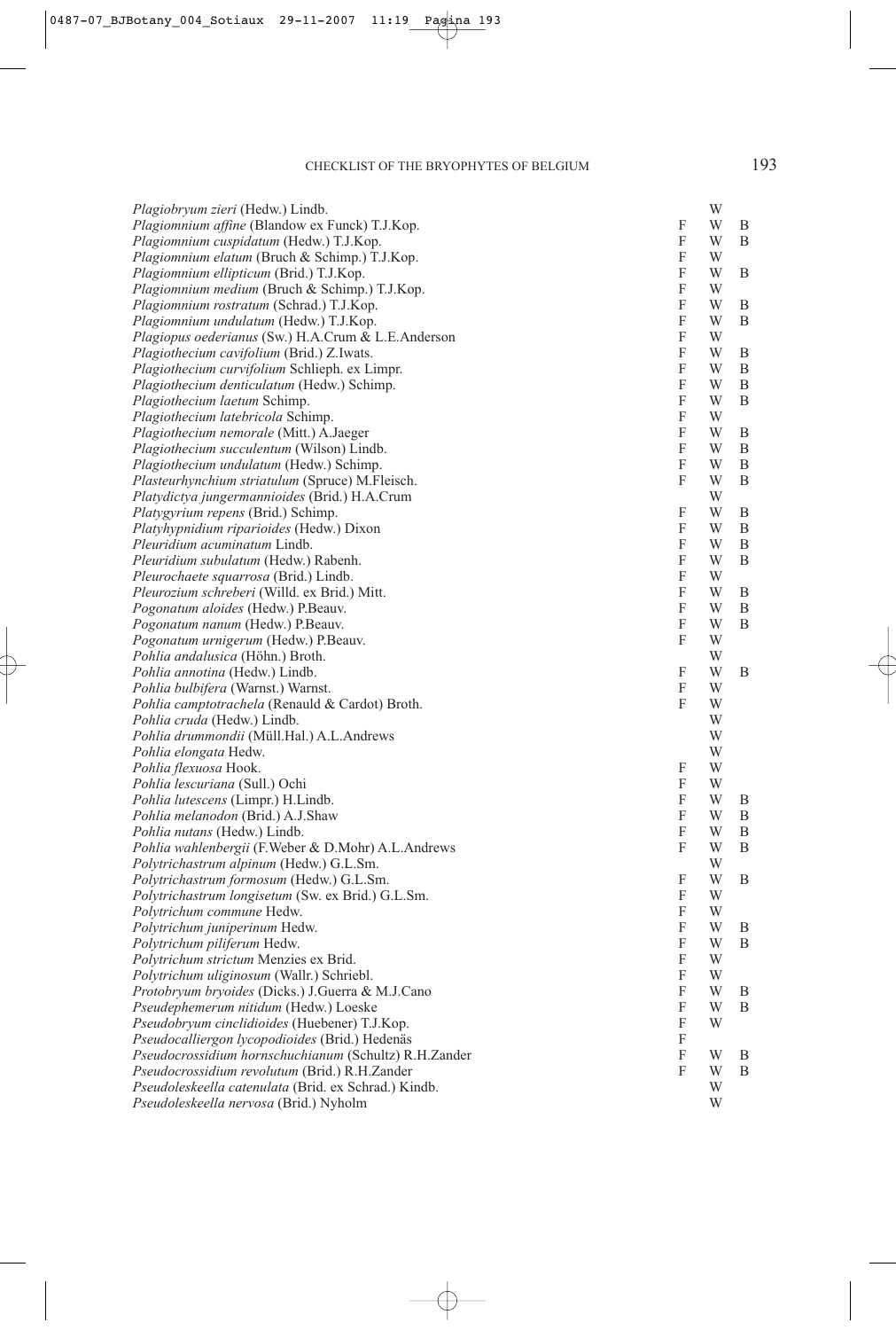| Pseudoscleropodium purum (Hedw.) M.Fleisch.                                                                | F      | W      | B |
|------------------------------------------------------------------------------------------------------------|--------|--------|---|
| Pseudotaxiphyllum elegans (Brid.) Z.Iwats.                                                                 | F      | W      | B |
| Pterigynandrum filiforme Hedw.                                                                             | F      | W      |   |
| Pterogonium gracile (Hedw.) Sm.                                                                            |        | W      |   |
| Pterygoneurum lamellatum (Lindb.) Jur.                                                                     |        | W      |   |
| Pterygoneurum ovatum (Hedw.) Dixon                                                                         | F      | W      |   |
| Ptilium crista-castrensis (Hedw.) De Not.                                                                  | F      | W      |   |
| Ptychomitrium polyphyllum (Dicks. ex Sw.) Bruch & Schimp.                                                  |        | W      |   |
| Pylaisia polyantha (Hedw.) Schimp.                                                                         | F      | W      | B |
| Racomitrium aciculare (Hedw.) Brid.                                                                        | F      | W      |   |
| Racomitrium affine (F.Weber & D.Mohr) Lindb.                                                               |        | W      |   |
| <i>Racomitrium aquaticum</i> (Brid. ex Schrad.) Brid.                                                      |        | W      |   |
| Racomitrium canescens (Hedw.) Brid.                                                                        | F      | W      |   |
| Racomitrium elongatum Ehrh. ex Frisvoll                                                                    | F      | W      |   |
| Racomitrium ericoides (Brid.) Brid.                                                                        | F      | W      |   |
| Racomitrium fasciculare (Hedw.) Brid.                                                                      |        | W      |   |
| Racomitrium heterostichum (Hedw.) Brid.                                                                    | F      | W      |   |
| Racomitrium lanuginosum (Hedw.) Brid.                                                                      | F      | W      |   |
| Racomitrium obtusum (Brid.) Brid.                                                                          |        | W      |   |
| <i>Rhabdoweisia crenulata</i> (Mitt.) H.Jameson                                                            |        | W      |   |
| Rhabdoweisia crispata (Dicks.) Lindb.                                                                      |        | W      |   |
| Rhabdoweisia fugax (Hedw.) Bruch & Schimp.                                                                 |        | W      |   |
| Rhizomnium pseudopunctatum (Bruch & Schimp.) T.J.Kop.                                                      |        | W      |   |
| Rhizomnium punctatum (Hedw.) T.J.Kop.                                                                      | F      | W      | B |
| Rhodobryum ontariense (Kindb.) Kindb.                                                                      |        | W      |   |
| Rhodobryum roseum (Hedw.) Limpr.                                                                           | F      | W      |   |
| Rhynchostegiella curviseta (Brid.) Limpr.                                                                  | F      | W      | B |
| Rhynchostegiella tenella (Dicks.) Limpr.                                                                   | F      | W      | B |
| Rhynchostegiella teneriffae (Mont.) Dirkse & Bouman                                                        | F      | W      |   |
| Rhynchostegiella tenuicaulis (Spruce) Kartt.                                                               |        | W      |   |
| Rhynchostegium confertum (Dicks.) Schimp.                                                                  | F      | W      | B |
| Rhynchostegium megapolitanum (Blandow ex F.Weber & D.Mohr) Schimp.                                         | F      | W      |   |
| Rhynchostegium murale (Hedw.) Schimp.                                                                      | F      | W      | B |
| Rhynchostegium rotundifolium (Scop. ex Brid.) Schimp.                                                      |        | W      |   |
| Rhytidiadelphus loreus (Hedw.) Warnst.                                                                     | F      | W      |   |
| Rhytidiadelphus squarrosus (Hedw.) Warnst.                                                                 | F      | W      | B |
| Rhytidiadelphus subpinnatus (Lindb.) T.J.Kop.                                                              |        | W      |   |
| Rhytidiadelphus triquetrus (Hedw.) Warnst.                                                                 | F      | W      |   |
| Rhytidium rugosum (Hedw.) Kindb.                                                                           | F      | W      |   |
| Sanionia uncinata (Hedw.) Loeske                                                                           | F      | W      |   |
| Schistidium apocarpum (Hedw.) Bruch & Schimp.                                                              | F      | W      | B |
| Schistidium confertum (Funck) Bruch & Schimp.                                                              |        | W      |   |
| Schistidium crassipilum H.H.Blom                                                                           | F<br>F | W<br>W |   |
| Schistidium elegantulum H.H.Blom                                                                           |        | W      |   |
| Schistidium flaccidum (De Not.) Ochyra                                                                     |        |        |   |
| Schistidium helveticum (Schkuhr) Deguchi                                                                   |        | W      |   |
| Schistidium papillosum Culm.                                                                               |        | W      |   |
| Schistidium pruinosum (Wilson ex Schimp.) G.Roth                                                           | F      | W      |   |
| Schistidium rivulare (Brid.) Podp.                                                                         |        | W<br>W |   |
| Schistidium trichodon (Brid.) Poelt                                                                        |        |        |   |
| Schistostega pennata (Hedw.) F. Weber & D. Mohr.<br>Sciuro-hypnum flotowianum (Sendtn.) Ignatov & Huttunen |        | W      |   |
|                                                                                                            |        | W      |   |
| Sciuro-hypnum oedipodium (Mitt.) Ignatov & Huttunen                                                        | F<br>F |        |   |
| Sciuro-hypnum plumosum (Hedw.) Ignatov & Huttunen                                                          |        | W      | B |
| Sciuro-hypnum populeum (Hedw.) Ignatov & Huttunen                                                          | F<br>F | W<br>W | B |
| Sciuro-hypnum reflexum (Starke) Ignatov & Huttunen                                                         |        |        |   |
| Scleropodium cespitans (Wilson ex Müll.Hal.) L.F.Koch.                                                     | F      | W      |   |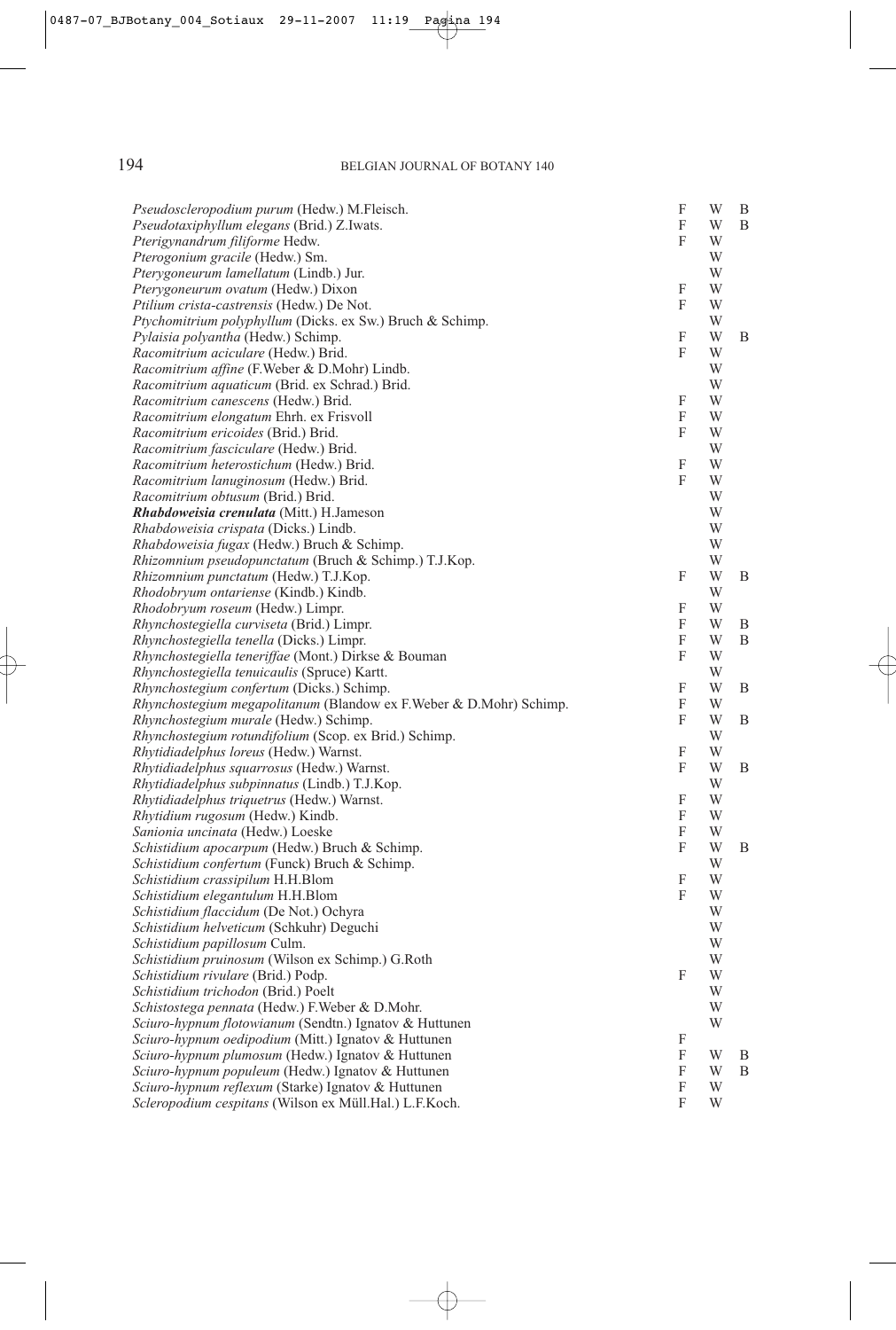| Scleropodium touretii (Brid.) L.F.Koch.                      |   | W |   |
|--------------------------------------------------------------|---|---|---|
| Scopelophila cataractae (Mitt.) Broth.                       | F | W |   |
| Scorpidium cossonii (Schimp.) Hedenäs                        | F | W |   |
| Scorpidium revolvens (Sw. ex anon.) Rubers                   | F | W |   |
| Scorpidium scorpioides (Hedw.) Limpr.                        | F | W |   |
| Scorpiurium circinatum (Bruch) M.Fleisch. & Loeske           |   | W |   |
| Seligeria acutifolia Lindb.                                  |   | W |   |
| Seligeria calcarea (Hedw.) Bruch & Schimp.                   | F | W |   |
| Seligeria calycina Mitt. ex Lindb.                           |   | W |   |
| Seligeria donniana (Sm.) Müll.Hal.                           |   | W |   |
| Seligeria pusilla (Hedw.) Bruch & Schimp.                    |   | W |   |
| Seligeria recurvata (Hedw.) Bruch & Schimp.                  |   | W |   |
| Seligeria trifaria (Brid.) Lindb.                            |   | W |   |
| Sematophyllum demissum (Wilson) Mitt.                        |   | W |   |
| Sematophyllum substrumulosum (Hampe) E.Britton               | F |   |   |
| Sphagnum affine Renauld & Cardot                             | F | W |   |
| Sphagnum angustifolium (C.E.O.Jensen ex Russow) C.E.O.Jensen | F | W |   |
| Sphagnum auriculatum Schimp.                                 | F | W |   |
| Sphagnum capillifolium (Ehrh.) Hedw.                         | F | W |   |
| Sphagnum centrale C.E.O.Jensen                               | F | W |   |
| Sphagnum compactum Lam. & DC.                                | F | W |   |
| Sphagnum contortum Schultz                                   | F | W |   |
| Sphagnum cuspidatum Ehrh. ex Hoffm.                          | F | W |   |
| Sphagnum fallax (H.Klinggr.) H.Klinggr.                      | F | W |   |
| Sphagnum fimbriatum Wilson                                   | F | W |   |
| Sphagnum flexuosum Dozy & Molk.                              | F | W | B |
| Sphagnum fuscum (Schimp.) H.Klinggr.                         |   | W |   |
| Sphagnum girgensohnii Russow                                 | F | W |   |
| Sphagnum inundatum Russow                                    | F | W |   |
| Sphagnum magellanicum Brid.                                  | F | W |   |
| Sphagnum majus (Russow) C.E.O.Jensen                         | F | W |   |
| Sphagnum molle Sull.                                         | F | W |   |
| Sphagnum obtusum Warnst.                                     | F |   |   |
| Sphagnum palustre L.                                         | F | W |   |
| Sphagnum papillosum Lindb.                                   | F | W |   |
| Sphagnum platyphyllum (Lindb. ex Braithw.) Warnst.           | F |   |   |
| Sphagnum quinquefarium (Braithw.) Warnst.                    | F | W |   |
| Sphagnum riparium Angstr.                                    |   | W |   |
| <i>Sphagnum rubellum</i> Wilson                              | F | W |   |
| Sphagnum russowii Warnst.                                    | F | W |   |
| Sphagnum squarrosum Crome                                    | F | W |   |
| Sphagnum subnitens Russow & Warnst.                          | F | W |   |
| Sphagnum subsecundum Nees                                    | F | W |   |
| <i>Sphagnum tenellum</i> (Brid.) Pers. ex Brid.              | F | W |   |
| Sphagnum teres (Schimp.) Ångstr.                             | F | W |   |
| Sphagnum warnstorfii Russow                                  |   | W |   |
| Splachnum ampullaceum Hedw.                                  | F | W |   |
| Splachnum sphaericum Hedw.                                   |   | W |   |
| Straminergon stramineum (Dicks. ex Brid.) Hedenäs            | F | W |   |
| Syntrichia calcicola J.J.Amann                               | F | W | B |
| Syntrichia laevipila Brid.                                   | F | W | B |
| Syntrichia latifolia (Bruch ex Hartm.) Huebener              | F | W | B |
| Syntrichia montana Nees                                      | F | W | B |
| Syntrichia papillosa (Wilson) Jur.                           | F | W | B |
| Syntrichia princeps (De Not.) Mitt.                          |   | W |   |
| Syntrichia ruralis (Hedw.) F. Weber & D. Mohr                | F | W | B |
| Syntrichia virescens (De Not.) Ochyra                        | F | W | B |